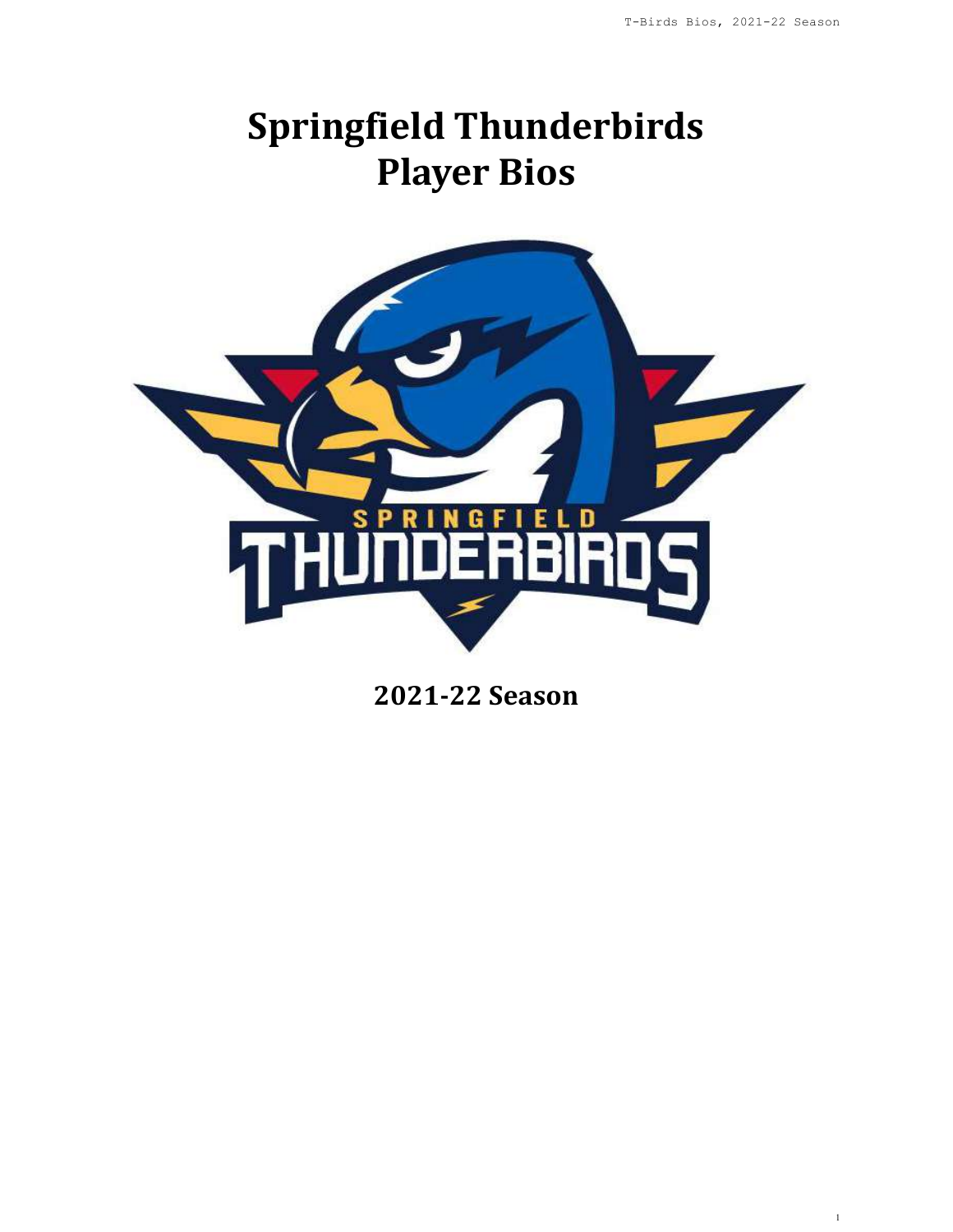### **GOALTENDERS:**

## **#30 Joel Hofer**

Position: Goaltender Catches: Left Born: July 30, 2000 – Winnipeg, MB Height/Weight: 6' 5", 179 lbs



How Acquired: Selected by St. Louis Blues round 4 #107 overall 2018 NHL Entry Draft; signed to 3-year, entry-level contract by STL on 3/21/19

| Season      | Team                     | Lge | GP | Min  | GA  | ΕN            | -SO            | GAA  | W      | L         | т         | Svs  | Pct   |
|-------------|--------------------------|-----|----|------|-----|---------------|----------------|------|--------|-----------|-----------|------|-------|
| $2017 - 18$ | Swift Current Broncos    | WHL | 19 | 897  | 39  |               | $\overline{1}$ | 2.61 | 8      | 3         |           | 417  | 0.914 |
| $2018 - 19$ | Portland Winterhawks     | WHL | 18 | 1019 | 54  | 4             | $\mathcal{L}$  | 3.18 | 9      | 8         | $\Omega$  | 551  | 0.911 |
| $2018 - 19$ | Swift Current Broncos    | WHL | 30 | 1806 | 121 | 4             |                | 4.02 | 6      | 21        |           | 1136 | 0.904 |
| 2018-19     | San Antonio Rampage      | AHL |    | 58   | 4   | $\Omega$      | $\Omega$       | 4.11 | $\cap$ |           |           | 31   | 0.886 |
| $2019 - 20$ | Portland Winterhawks     | WHL | 48 | 2839 | 118 | $\mathcal{P}$ | 4              | 2.49 | 34     | 8         | 5         | 1265 | 0.915 |
| $2020 - 21$ | Utica Comets             | AHL | 10 | 558  | 31  | 2             | $\mathcal{P}$  | 3.33 | 4      | 6         | $\Omega$  | 2.72 | 0.898 |
| $2021 - 22$ | St. Louis Blues          | NHL | 2  | 117  | 6   | $\Omega$      | $\Omega$       | 3.07 |        |           | $\bigcap$ | 44   | 0.880 |
| $2021 - 22$ | Springfield Thunderbirds | AHL | 6  | 306  | 13  | $\cap$        | $\Omega$       | 2.13 | 5      | $\bigcap$ |           | 159  | 0.924 |
|             |                          |     |    |      |     |               |                |      |        |           |           |      |       |
| NHL TOTALS  |                          |     | 2  | 117  | 6   | <sup>n</sup>  | $\bigcap$      | 3.07 |        |           | $\bigcap$ | 44   | 0.880 |
| AHL TOTALS  |                          |     |    | 982  | 48  |               | $\mathcal{L}$  | 2.93 | 9      |           |           | 462  | 0.906 |

**CAREER NOTES:** Won his NHL debut w/ 23 saves on 26 shots in 5-3 W @ SJ on 11/5/21... Member of Swift Current Broncos' 2017-18 WHL championship club... went 5-0-0 in leading Canada to WJC gold in Dec. 2019... Led WJC in GAA (1.60) and SV% (.939) while being named WJC Best Goaltender & All-Star Team member... picked up first AHL win on 4/13/21 vs. SYR, stopping 24 of 25 shots... Recorded first AHL shutout with 41 saves on 4/21/21 vs. BNG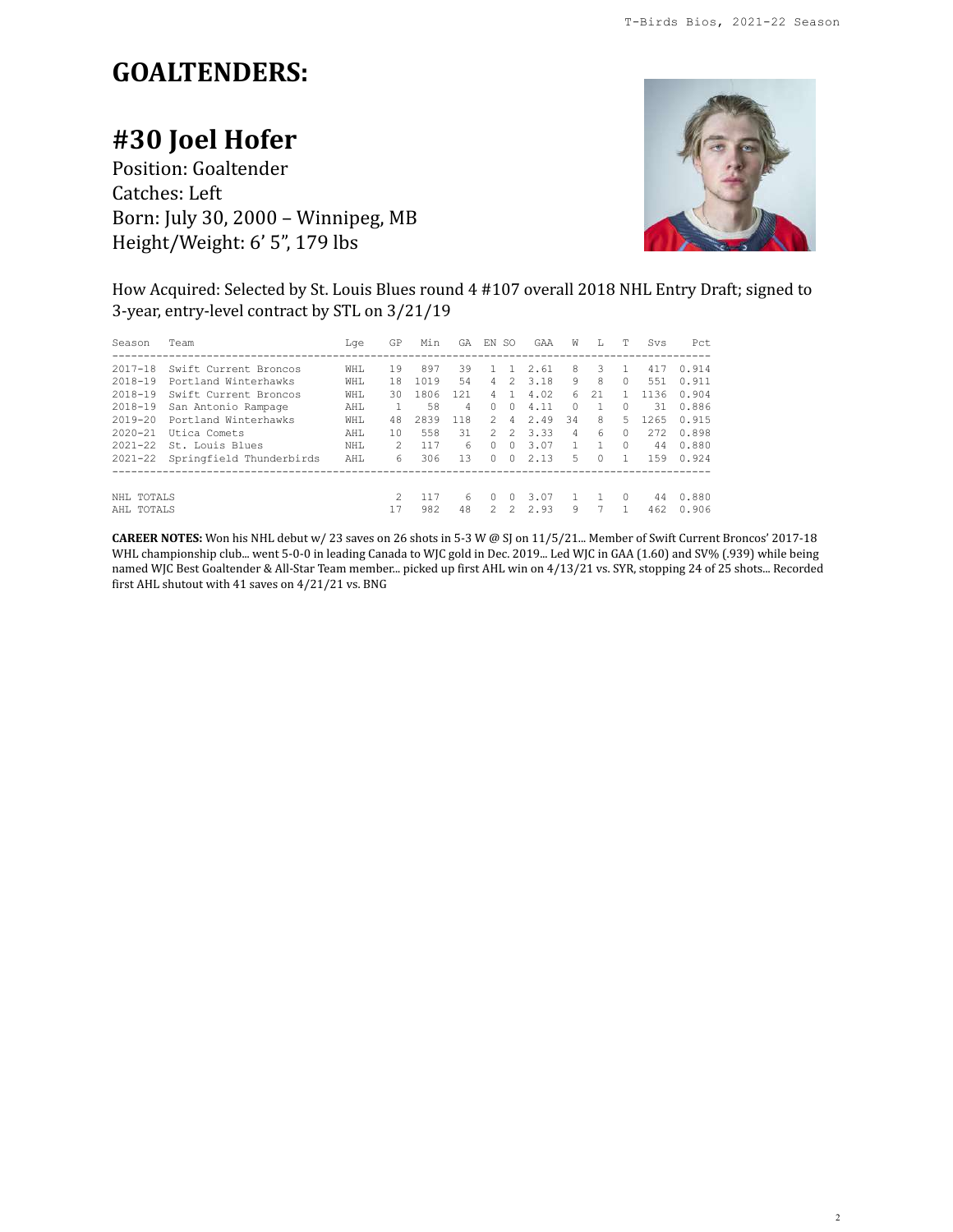### **#39 Charlie Lindgren**

Position: Goaltender Catches: Right Born: Dec. 18, 1993 - Lakeville, MN Height/Weight: 6' 1", 182



### How Acquired: Signed by STL to one-year, two-way contract on 7/29/21

| Season      | Team                     | Lge        | GP             | Min     | GA       | EN SO        |                   | GAA  | W             | $T_{\rm L}$  | T.            | Svs      | Pct   |
|-------------|--------------------------|------------|----------------|---------|----------|--------------|-------------------|------|---------------|--------------|---------------|----------|-------|
| $2011 - 12$ | Sioux Falls Stampede     | USHL       | 33             | 1821    | 101      | $\Omega$     | $\Omega$          | 3.33 | 9             | 19           | $\mathcal{L}$ | 981      | 0.907 |
| $2012 - 13$ | Sioux Falls Stampede     | USHL       | 52             | 2853    | 133      | $\Omega$     | $\mathcal{L}$     | 2.80 | 35            | 14           | $\mathcal{L}$ | 1198     | 0.900 |
| $2013 - 14$ | St. Cloud State          | NCHC       | 10             | 322     | 13       | $\Omega$     | 1                 | 2.42 | $\mathcal{L}$ | 2            | 1             | 124      | 0.905 |
| $2014 - 15$ | St. Cloud State          | NCHC       | 38             | 2226    | 84       | $\Omega$     | 2                 | 2.26 | 19            | 18           | $\mathbf{1}$  | 957      | 0.919 |
| $2015 - 16$ | Montreal Canadiens       | <b>NHL</b> | $\overline{1}$ | 60      | 2        | $\Omega$     | $\Omega$          | 2.00 | $\mathbf{1}$  | $\Omega$     | $\Omega$      | 26       | 0.929 |
| $2015 - 16$ | St. Cloud State          | NCHC       | 40             | 2343    | 83       | $\Omega$     | 5                 | 2.13 | 30            | 9            | $\mathbf{1}$  | 1020     | 0.925 |
| $2016 - 17$ | Montreal Canadiens       | <b>NHL</b> | 2              | 122     | 3        | $\Omega$     | 0                 | 1.48 | 2             | $\Omega$     | $\Omega$      | 56       | 0.949 |
| $2016 - 17$ | St. John's IceCaps       | AHL        | 48             | 2860    | 122      | 6            | 5                 | 2.56 | 24            | 18           | 1             | 1299     | 0.914 |
| $2017 - 18$ | Montreal Canadiens       | <b>NHL</b> | 14             | 833     | 42       | $\Omega$     | $\mathcal{L}$     | 3.03 | 4             | 8            | $\mathcal{L}$ | 415      | 0.908 |
| $2017 - 18$ | Laval Rocket             | AHL        | 37             | 2161    | 122      | 9            | 2.                | 3.39 | 8             | 19           | $\mathcal{P}$ | 948      | 0.886 |
| $2018 - 19$ | Montreal Canadiens       | NHL        | $\overline{1}$ | 65      | 5        | $\Omega$     | $\Omega$          | 4.62 | $\mathbf{1}$  | $\Omega$     | $\Omega$      | 44       | 0.898 |
| $2018 - 19$ | Laval Rocket             | AHL        | 33             | 1859    | 91       | 3            | $\Omega$          | 2.94 | 11            | 20           | 1             | 692      | 0.884 |
| $2019 - 20$ | Laval Rocket             | AHL        | 16             | 923     | 41       | ς            | $\mathbf{1}$      | 2.67 | 7             | 6            | $\mathcal{L}$ | 342      | 0.893 |
| $2019 - 20$ | Montreal Canadiens       | <b>NHL</b> | 6              | 361     | 20       | $\Omega$     | $\Omega$          | 3.33 | $\mathcal{L}$ | 4            | $\Omega$      | 158      | 0.888 |
| $2020 - 21$ | Laval Rocket             | AHL        | 3              | 180     | 7        | $\mathbf{1}$ | $\Omega$          | 2.34 | $\mathcal{L}$ | $\mathbf{1}$ | $\Omega$      | 55       | 0.887 |
| $2021 - 22$ | St. Louis Blues          | <b>NHL</b> | $\Omega$       | $\circ$ | $\Omega$ | $\Omega$     | $\Omega$          | 0.00 | $\Omega$      | $\Omega$     | $\Omega$      | $\Omega$ | 0.000 |
| $2021 - 22$ | Springfield Thunderbirds | AHL        | 9              | 553     | 20       | $\mathbf{1}$ | $\Omega$          | 2.17 | 7             |              | 1             | 249      | 0.926 |
| AHL TOTALS  |                          |            | 146            | 8535    | 403      | 23           | 8                 | 2.83 | 59            | 59           | 24            | 3567     | 0.899 |
| NHL TOTALS  |                          |            | 24             | 1441    | 72       | $\Omega$     | $\mathcal{D}_{1}$ | 3.00 | 10            | 12           | $\mathcal{L}$ | 699      | 0.907 |

**CAREER NOTES:** Won his fourth consecutive start, his fourth straight game of just 1 GA, in a 4-1 W vs. BRI 11/24/21... Won his third straight start with 29 saves on 30 shots in 2-1 W vs. BRI 11/20/21... Stopped 34 of 35 shots in 4-1 W @ PRO on 11/11/21... Won his T-Birds debut with 24 saves on 27 shots & 4/4 in 4-3 SOW vs. BRI 10/17/21.... Member of Swift Current Broncos' 2017-18 WHL championship club... went 5-0-0 in leading Canada to WJC gold in Dec. 2019... Led WJC in GAA (1.60) and SV% (.939) while being named WJC Best Goaltender & All-Star Team member... picked up first AHL win on 4/13/21 vs. SYR, stopping 24 of 25 shots... Recorded first AHL shutout with 41 saves on 4/21/21 vs. BNG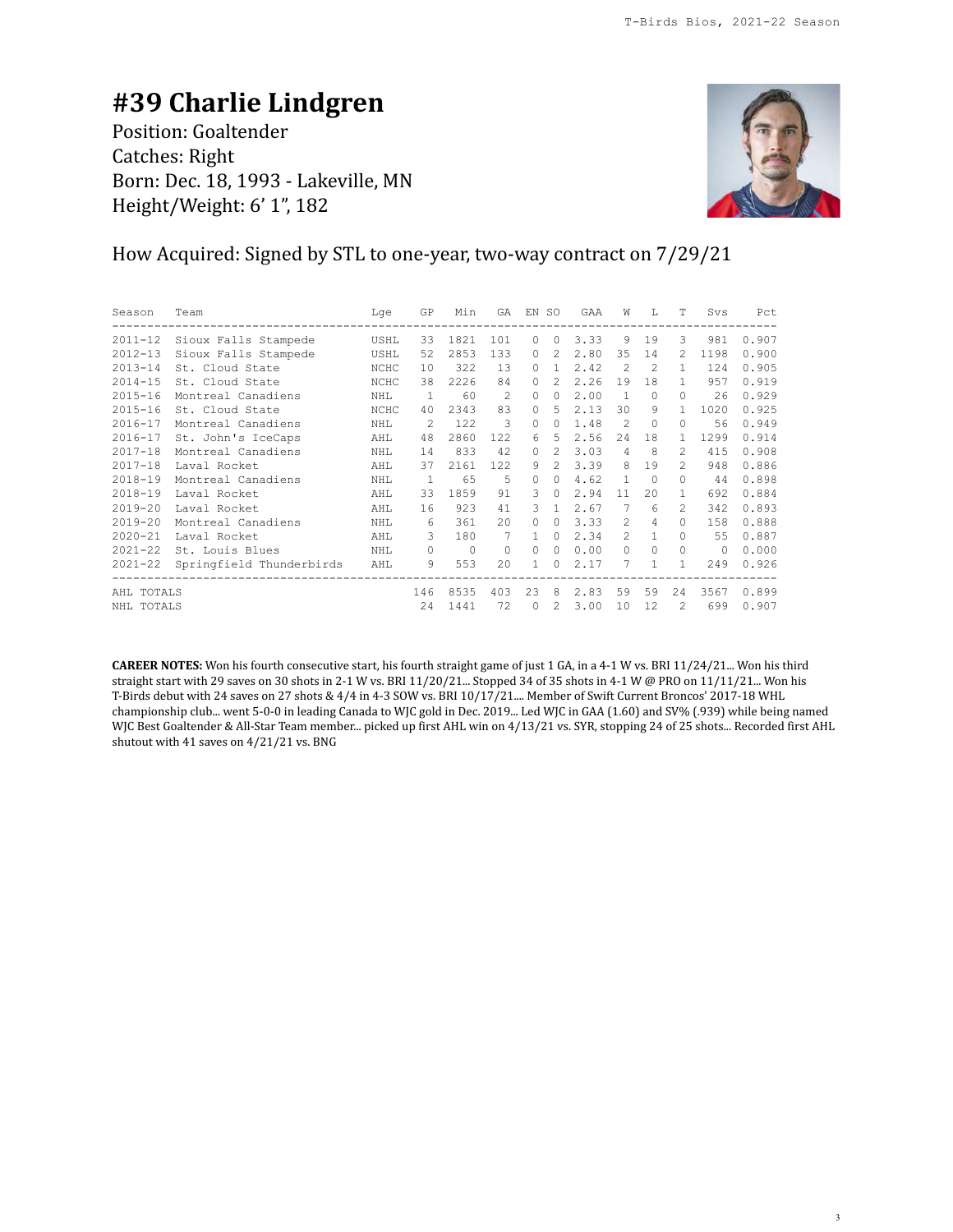# **SKATERS: #3 Nick Albano**

Position: Defense Shoots: Right Born: Aug. 1, 1996 - Beverly, MA Height/Weight: 6' 1", 181 lbs Undrafted



4

### How Acquired: Signed by T-Birds to PTO on 11/5/21

|             |                          |              |    | $---$ Reqular Season --- ---- Playoffs ---- |          |              |    |                  |           |     |
|-------------|--------------------------|--------------|----|---------------------------------------------|----------|--------------|----|------------------|-----------|-----|
| Season      | Team                     | Lae          | GP | G                                           |          | A Pts PIM GP |    | G                | A Pts PIM |     |
| $2015 - 16$ | Portland Jr. Pirates     | <b>USPHL</b> | 39 | 8                                           | 19       | 27           | 91 | $\left( \right)$ |           | -2. |
| 2016-17     | Islanders Hockey Club    | <b>USPHL</b> | 24 | 3                                           | 12       | 15           | 32 |                  |           |     |
| 2016-17     | Des Moines Buccaneers    | USHL         | 22 | $\Omega$                                    | $\Omega$ | $\Omega$     |    |                  |           |     |
| $2017 - 18$ | UMass-Boston             | NEHC         | 27 | 8                                           | 27       | 35           | 26 |                  |           |     |
| $2018 - 19$ | UMass-Boston             | NEHC         | 27 | 6                                           | 16       | 22           | 44 |                  |           |     |
| $2019 - 20$ | UMass-Boston             | NEHC         | 25 |                                             | 21       | 28           | 53 |                  |           |     |
| $2021 - 22$ | Worcester Railers        | ECHL         | 3  |                                             | $\Omega$ |              | 4  |                  |           |     |
| 2021-22     | Springfield Thunderbirds | AHL          | 9  | $\Omega$                                    | 2        | 2            | 6  |                  |           |     |

**CAREER NOTES:** Made AHL debut on 11/5/21 vs. HER... picked up first two AHL assists in 4-1 W @ BRI 11/6/21...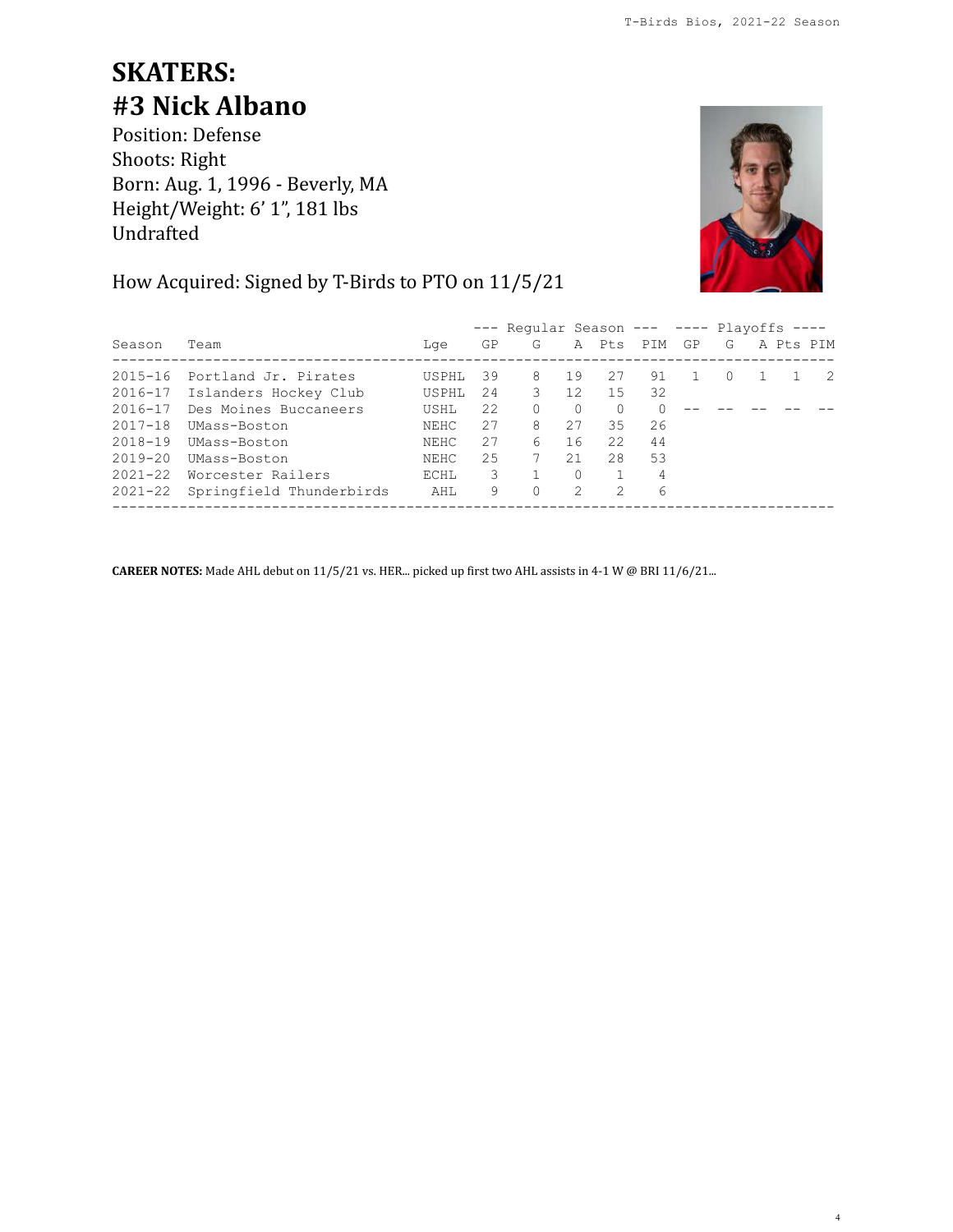### **#4 Tommy Cross ["C"]** Position: Defense Shoots: Left Born: Sep 12, 1989 - Simsbury, CT Height/Weight: 6' 3", 201 lbs Drafted: BOS - 2nd round (35th overall), 2007 NHL Draft



How Acquired: Signed by STL to one-year, two-way contract on 7/30/21

|             |                          |            |                | --- Reqular Season --- ---- Playoffs ---- |                |                |          |                |               |                |                |                |
|-------------|--------------------------|------------|----------------|-------------------------------------------|----------------|----------------|----------|----------------|---------------|----------------|----------------|----------------|
| Season      | Team                     | Lge        | GP             | G                                         |                | A Pts PIM      |          | GP             | G             |                | A Pts PIM      |                |
| $2006 - 07$ | USNTDP Under-18 Team     | NAHL       | $\mathcal{L}$  | 0                                         | $\mathfrak{D}$ | $\mathfrak{D}$ | $\Omega$ |                |               |                |                |                |
| $2007 - 08$ | New England Jr. Falcons  | EJHL       | 5              | $\mathcal{L}$                             | $\mathcal{L}$  | $\overline{4}$ | 18       |                |               |                |                |                |
| $2007 - 08$ | Ohio Junior Blue Jackets | USHL       | 9              | $\Omega$                                  | 4              | $\overline{4}$ | 8        |                |               |                |                |                |
| $2008 - 09$ | Boston College           | $H-Eas$    | 24             | $\Omega$                                  | 8              | 8              | 24       |                |               |                |                |                |
| $2009 - 10$ | Boston College           | $H-Eas$    | 38             | 5                                         | 5              | 10             | 36       |                |               |                |                |                |
| $2010 - 11$ | Boston College           | $H-Eas$    | 28             | 7                                         | 11             | 18             | 45       |                |               |                |                |                |
| $2011 - 12$ | Boston College           | $H-Eas$    | 44             | 5.                                        | 19             | 24             | 66       |                |               |                |                |                |
| $2011 - 12$ | Providence Bruins        | AHL        | $\mathfrak{D}$ | $\Omega$                                  | $\bigcirc$     | $\Omega$       | 2        |                |               |                |                |                |
| $2012 - 13$ | South Carolina Stingrays | ECHL       | 2.4            | 6                                         | 13             | 19             | 23       | $- -$          |               |                |                |                |
| $2012 - 13$ | Providence Bruins        | AHL        | 42             | 1                                         | 10             | 11             | 23       | 12             | $\Omega$      | $\mathcal{L}$  | 3              | 8              |
| $2013 - 14$ | Providence Bruins        | AHL        | 55             | 3                                         | $\overline{4}$ | 7              | 54       | 4              | $\Omega$      | $\mathbf{1}$   | $\mathbf{1}$   | $\overline{4}$ |
| $2014 - 15$ | Providence Bruins        | AHL        | 54             | 4                                         | 18             | 22             | 85       | 4              | $\mathbf{1}$  | $\Omega$       | $\mathbf{1}$   | $\overline{4}$ |
| $2015 - 16$ | Providence Bruins        | AHL        | 64             | 3                                         | 2.0            | 23             | 97       | 3              | 1             | $\mathbf{1}$   | $\mathfrak{D}$ | $\Omega$       |
| $2015 - 16$ | Boston Bruins            | NHL        | 3              | $\Omega$                                  | $\overline{1}$ | $\overline{1}$ | $\Omega$ | $ -$           |               |                | $ -$           |                |
| $2016 - 17$ | Providence Bruins        | AHL        | 74             | 12.                                       | 2.3            | 35             | 69       | 16             | $\mathcal{L}$ | 7              | 9              | 20             |
| $2016 - 17$ | Boston Bruins            | <b>NHL</b> | $- -$          | $- -$                                     | $- -$          | $- -$          | $- -$    | $\mathbf{1}$   | $\Omega$      | $\mathbf{1}$   | $\mathbf{1}$   | $\bigcirc$     |
| $2017 - 18$ | Providence Bruins        | AHL        | 73             | 8                                         | 28             | 36             | 83       | $\overline{4}$ | $\mathbf{1}$  | $\overline{2}$ | 3              | 12             |
| $2018 - 19$ | Cleveland Monsters       | AHL        | 73             | 7                                         | 27             | 34             | 71       | 8              | $\mathbf{1}$  | $\mathcal{P}$  | 3              | -6             |
| $2019 - 20$ | Springfield Thunderbirds | AHL        | 50             | 7                                         | 14             | 2.1            | 56       |                |               |                |                |                |
| $2020 - 21$ | Providence Bruins        | AHL        | 16             | 3                                         | 5              | 8              | 10       |                |               |                |                |                |
| $2021 - 22$ | Springfield Thunderbirds | AHL        | 13             | 0                                         | 1              | $\mathbf{1}$   | 21       |                |               |                |                |                |
|             |                          |            |                |                                           |                |                |          |                |               |                |                |                |
|             | NHL Totals               |            | 3              | 0                                         | 1              | 1              | 0        | $\mathbf{1}$   | $\Omega$      | $\mathbf{1}$   | -1             | $\Omega$       |
|             | AHL Totals               |            | 516            | 48                                        | 150            | 198            | 571      | 51             | 6             | 16             | 22             | 54             |

**CAREER NOTES**: Named 3rd captain in T-Birds history on 10/21/21... Skated in 500th AHL game for PRO on 4/29/21 vs. BRI... Assessed match penalty & 1-game suspension for check to head of opponent 12/15/19 @ PRO... Tallied 2g in first 6:18 vs. PRO 12/14/19... Scored GWG vs. LV in 2-1 W on 11/13/19... Scored first goal as T-Bird in 4-3 SOW @ LV 10/19/19... Tallied first point as a T-Bird in 5-1 W vs. BRI 10/5/19... Assigned by CBJ (NHL) to CLE (AHL) 9/30/18…Signed one-year, two-way NHL/AHL contract 7/1/18…LAST SEASON: Posted 8-28-36 with 83 penalty minutes and a +30 rating in 73 appearances for Providence (AHL). Notched 0-1-1 with a -1 rating in three appearances for Boston (NHL) during 2015-16 season…Supplied 31-103-134 with 413 penalty minutes and a +65 rating in 364 appearances for Providence (AHL) spanning parts of seven seasons from 2012-18…Wore captain's "C" for Providence (AHL) spanning three seasons from 2015-18…Contributed 6-13-19 with 23 penalty minutes and a -1 rating in 24 appearances for South Carolina (ECHL) during 2012-13 season...AMATEUR CAREER: Collected 14-43-60 with 171 penalty minutes and a +24 rating in 134 appearances for Boston College (NCAA-Hockey East) spanning four seasons from 2008-12…Helped Boston College claim 2010, 2012 NCAA National Championships…Wore captain's "C" during senior season with Boston College in 2011-12…Supplied 0-4-4 with eight penalty minutes and a -3 rating in nine appearances for Ohio (USHL) during 2007-08 season.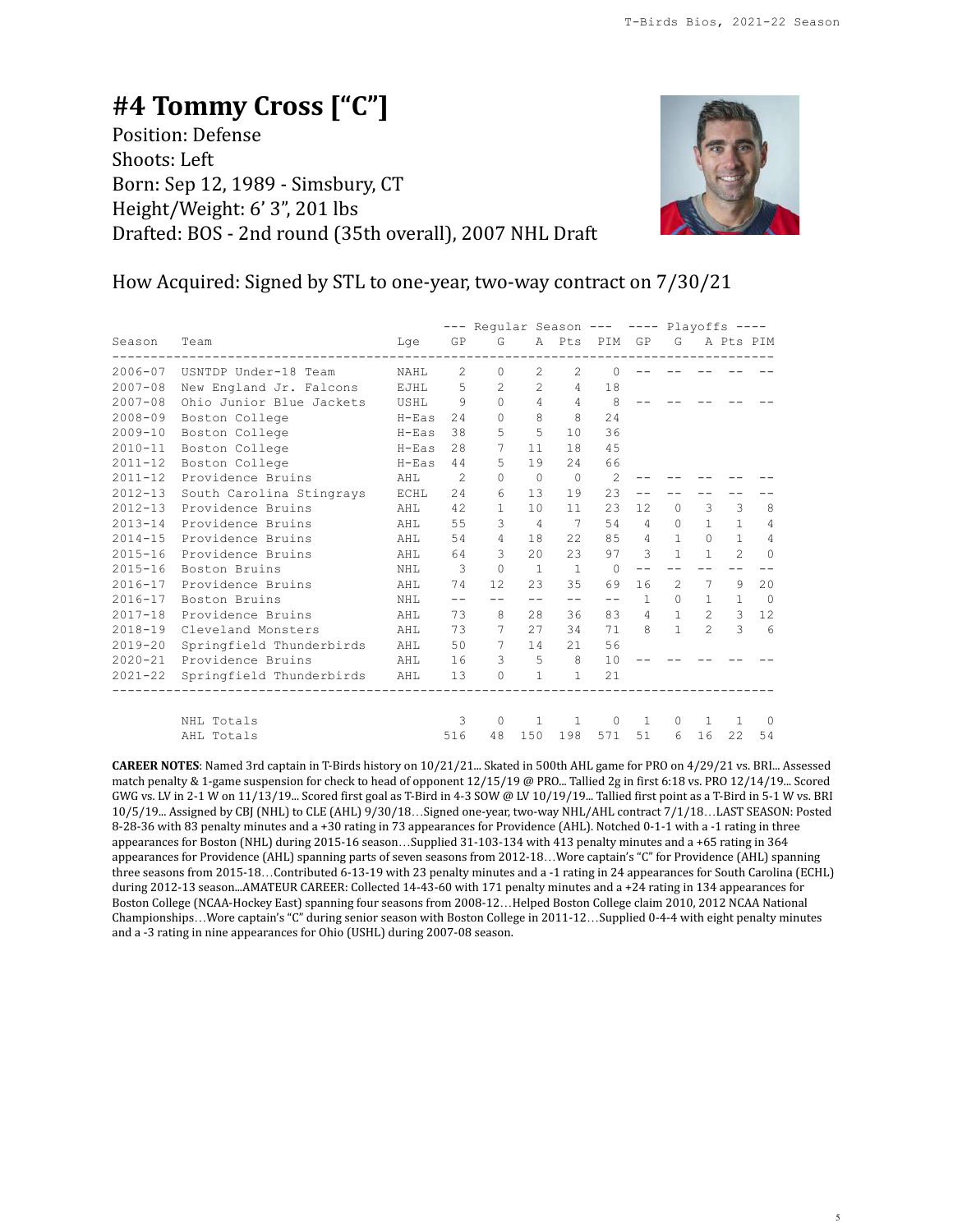# **#5 Tyler Tucker**

Position: Defenseman Shoots: Left Born: Mar. 1, 2000- Thunder Bay, ON Height/Weight: 6'1", 203 lbs Draft: STL - 7th round (200th overall), 2018 NHL Draft



6

How Acquired: Signed by STL to three-year, two-way entry-level contract on 3/2/20

**Career Notes:** Recorded 3a in 5-2 W @ BRI 11/21/21... Tallied first G as T-Bird, the GWG in 5-3 W vs. CLT 10/31/21... Named a T-Birds alternate captain on 10/21/21 - at age 21, became youngest player to be named an alternate captain in T-Birds history... Averaged a point-per-game in final OHL season with Flint/Barrie, recording 56 points in 55 GP (17g-39a)... Scored first AHL goal on 5/7/21 vs. SYR...

|             |                          |       |                | --- Reqular Season --- ---- Playoffs ---- |          |           |              |     |          |        |           |     |
|-------------|--------------------------|-------|----------------|-------------------------------------------|----------|-----------|--------------|-----|----------|--------|-----------|-----|
| Season      | Team                     | Lge   | GP             | G                                         |          | A Pts PIM |              | GP  | G        |        | A Pts PIM |     |
| $2015 - 16$ | Newmarket Hurricanes     | OJHL. | $\mathcal{L}$  | $\Omega$                                  | $\Omega$ | $\Omega$  | 2            | 2   | $\Omega$ | $\cap$ | $\Omega$  | - 0 |
| $2016 - 17$ | Barrie Colts             | OHL   | 62             |                                           | 13       | 14        | 51           |     |          |        |           |     |
| $2017 - 18$ | Barrie Colts             | OHL   | 59             | 3                                         | 2.0      | 2.3       | 87           | 12. | 3        | 3      | 6         | 10  |
| $2018 - 19$ | Barrie Colts             | OHT.  | 68             | 14                                        | 4.5      | 59        | 105          |     |          |        |           |     |
| $2018 - 19$ | San Antonio Rampage      | AHL   | $\mathfrak{D}$ | $\Omega$                                  | $\Omega$ | $\Omega$  | <sup>0</sup> |     |          |        |           |     |
| $2019 - 20$ | Barrie Colts             | OHL   | 2.8            | 8                                         | 21       | 29        | 43           |     |          |        |           |     |
| $2019 - 20$ | Flint Firebirds          | OHT.  | 2.7            | 9                                         | 18       | 27        | 44           |     |          |        |           |     |
| $2020 - 21$ | Utica Comets             | AHT.  | 27             |                                           | 6        | 7         | 34           |     |          |        |           |     |
| $2021 - 22$ | Springfield Thunderbirds | AHL   | 17             |                                           | 5.       | 6         | 30           |     |          |        |           |     |
|             | AHL Totals               |       | 46             | $\mathcal{P}$                             | 11       | 13        | 64           |     |          |        |           |     |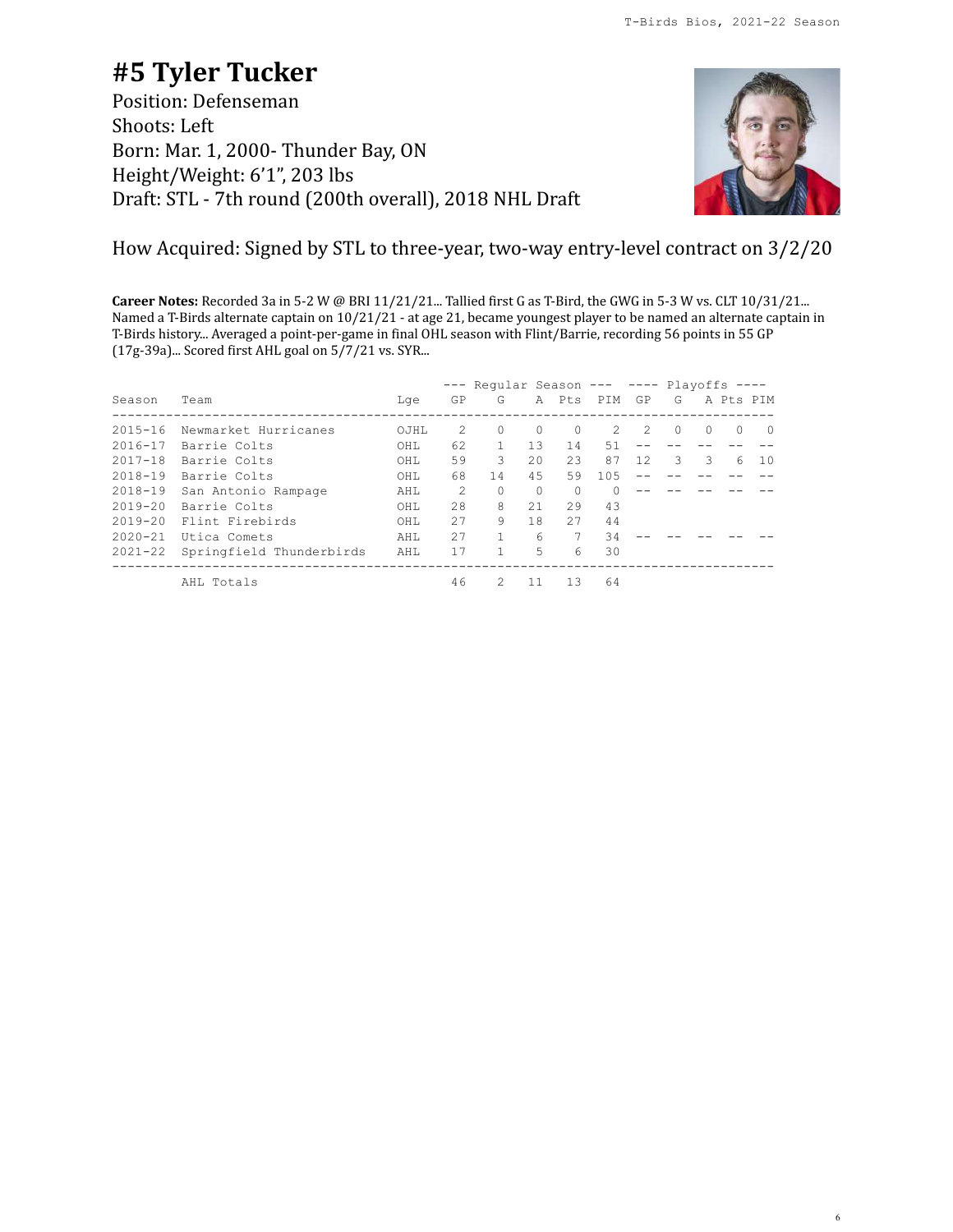### **#7 Sam Anas**

Position: Right Wing Shoots: Right Born: June 1, 1993 - Potomac, MD Height/Weight: 5'8", 157 lbs



How Acquired: Signed by STL to two-year, two-way contract on 10/10/20

|             |                          |      |     | Reqular Season --- ---- Playoffs ---- |     |           |                |    |               |   |           |                |
|-------------|--------------------------|------|-----|---------------------------------------|-----|-----------|----------------|----|---------------|---|-----------|----------------|
| Season      | Team                     | Lge  | GP  | G                                     |     | A Pts PIM |                | GP | G             |   | A Pts PIM |                |
| $2011 - 12$ | Youngstown Phantoms      | USHL | 51  | 17                                    | 17  | 34        | 14             | 6  | $\Omega$      | 4 | 4         | $\overline{4}$ |
| $2012 - 13$ | Youngstown Phantoms      | USHL | 64  | 37                                    | 26  | 63        | 18             | 9  | $\mathcal{L}$ | 9 | 12        | 6              |
| $2013 - 14$ | Ouinnipiac University    | ECAC | 40  | 2.2.                                  | 2.1 | 43        | 14             |    |               |   |           |                |
| $2014 - 15$ | Ouinnipiac University    | ECAC | 38  | 23                                    | 16  | 39        | 20             |    |               |   |           |                |
| $2015 - 16$ | Ouinnipiac University    | ECAC | 43  | 2.4                                   | 2.6 | 50        | 18             |    |               |   |           |                |
| $2016 - 17$ | Towa Wild                | AHL  | 66  | 12.                                   | 16  | 28        | 6              |    |               |   |           |                |
| $2017 - 18$ | Towa Wild                | AHL  | 70  | 26                                    | 35  | 61        | 14             |    |               |   |           |                |
| $2018 - 19$ | Towa Wild                | AHT. | 60  | 14                                    | 2.4 | 38        | 12.            | 11 |               | 6 |           | $\mathcal{P}$  |
| $2019 - 20$ | Towa Wild                | AHL  | 63  | 2.0                                   | 50  | 70        | 10             |    |               |   |           |                |
| $2020 - 21$ | Utica Comets             | AHL  | 2.4 | 4                                     | 19  | 23        | $\mathcal{L}$  |    |               |   |           |                |
| $2021 - 22$ | Springfield Thunderbirds | AHL  | 17  | 3                                     | 6   | 9         | $\overline{4}$ |    |               |   |           |                |
|             | AHL Totals               |      | 299 | 79                                    | 150 | 229       | 48             | 11 |               | 6 |           | $\overline{2}$ |

**CAREER NOTES**: Recorded first 2-goal game as T-Bird, including GWG on 11/10/21 @ PRO in 4-1 W... Scored OT GWG vs. HER 11/5/21... Named a T-Birds alternate captain on 10/21/21... Named to AHL First All-Star Team in 2019-20 and captured John B. Sollenberger Trophy as AHL's leading scorer (20g-50a-70pts)... Scored career-high 26g with Iowa in 2017-18 season... Led Quinnipiac to NCAA Championship game in 2016... Served as alternate captain for ECAC champion Bobcats in 2015-16 and was named NCAA First-Team All-American...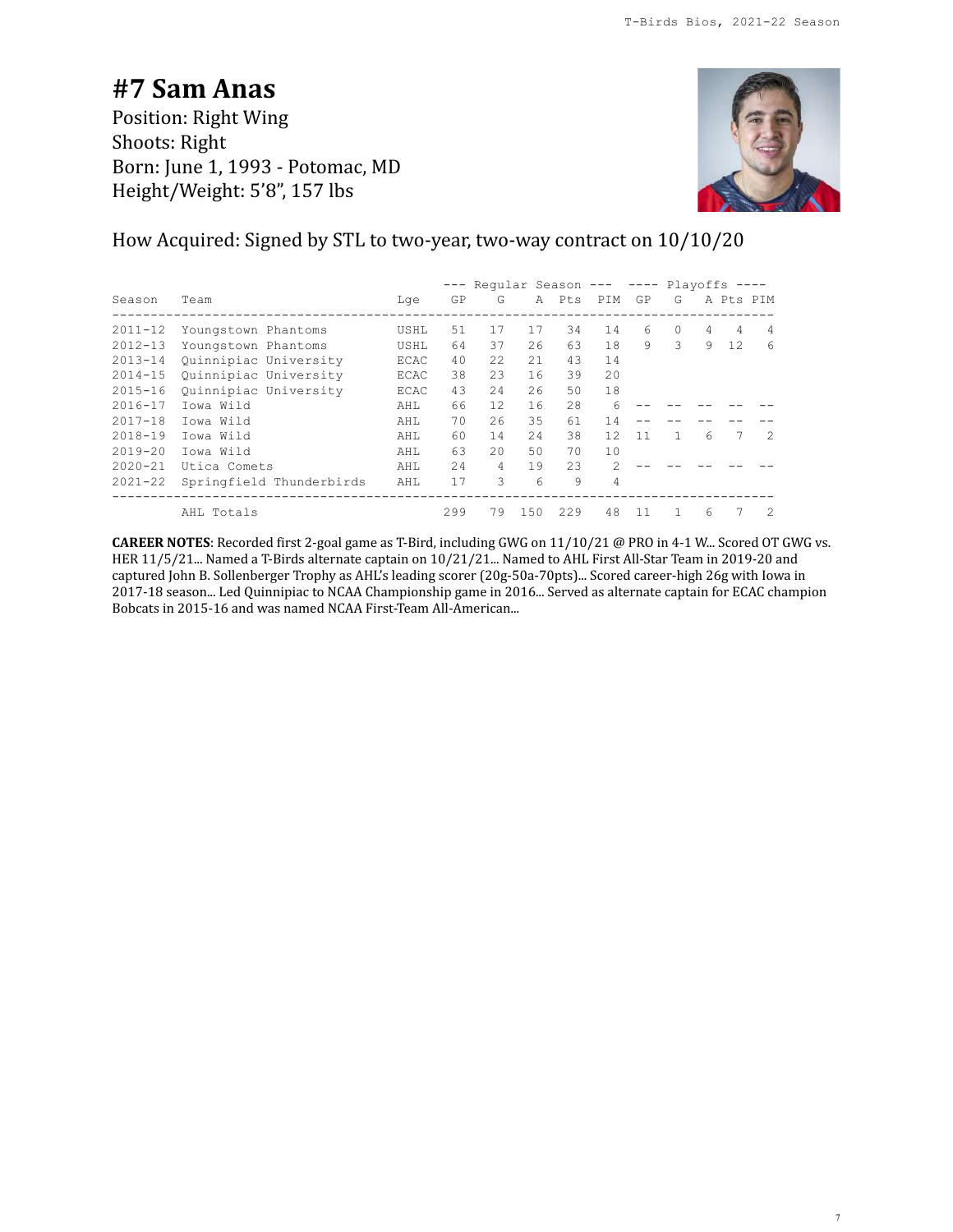# **#11 Hugh McGing**

Position: Left Wing Shoots: Left Born: July 11, 1998 - Chicago, IL Height/Weight: 5' 10", 175 lbs Drafted: STL - 5th round (138th overall), 2018 NHL Draft



8

### How Acquired: Signed by STL to two-year, entry-level contract on 3/20/20

**Career Notes:** Picked up SO GWG in 5-4 W vs. WBS 11/19/21... Tallied OT GWG in 2-1 W @ LV 11/13/21... Scored first goal as T-Bird in 4-1 W @ PRO 11/10/21... Named to NCHC All-Star 2nd team in 2018-19 & NCHC 1st team in 2019-20... Named All-American 1st team (West) in 2019-20... Named to NCAA Lowes Senior Class All-American 1st team as a senior... Made AHL debut on 2/5/21 @ ROC... scored first pro goal on 3/10/21 vs. ROC

|             |                           |             |    | $---$ Regular Season --- ---- Playoffs ---- |    |                |           |    |          |          |           |            |
|-------------|---------------------------|-------------|----|---------------------------------------------|----|----------------|-----------|----|----------|----------|-----------|------------|
| Season      | Team                      | Lae         | GP | G                                           |    |                | A Pts PIM | GP | G        |          | A Pts PIM |            |
| 2014-15     | Cedar Rapids RoughRiders  | USHL        | 54 | 11                                          | 8  | 19             | 18        | 3. | $\Omega$ | $\Omega$ | $\Omega$  | - 0        |
| $2015 - 16$ | Cedar Rapids RoughRiders  | USHL        | 60 | 23                                          | 28 | 51             | 56        | 5. | $\Omega$ | 2        | 2         | $\bigcirc$ |
| 2016-17     | Western Michigan Universi | NCHC        | 39 | 8                                           | 14 | 22             | 28        |    |          |          |           |            |
| $2017 - 18$ | Western Michigan Universi | NCHC        | 36 | 9                                           | 21 | 30             | 40        |    |          |          |           |            |
| 2018-19     | Western Michigan Universi | NCHC        | 37 | 16                                          | 14 | 30             | 55        |    |          |          |           |            |
| 2019-20     | Western Michigan Universi | <b>NCHC</b> | 35 | 13                                          | 22 | 35             | 52        |    |          |          |           |            |
| $2020 - 21$ | Utica Comets              | AHL.        | 23 | 3                                           |    | $\overline{4}$ | 8         |    |          |          |           |            |
| $2021 - 22$ | Springfield Thunderbirds  | AHL         | 17 | 4                                           |    | 11             | 8         |    |          |          |           |            |
|             | AHL Totals                |             | 40 |                                             | 8  | 1.5            | 16        |    |          |          |           |            |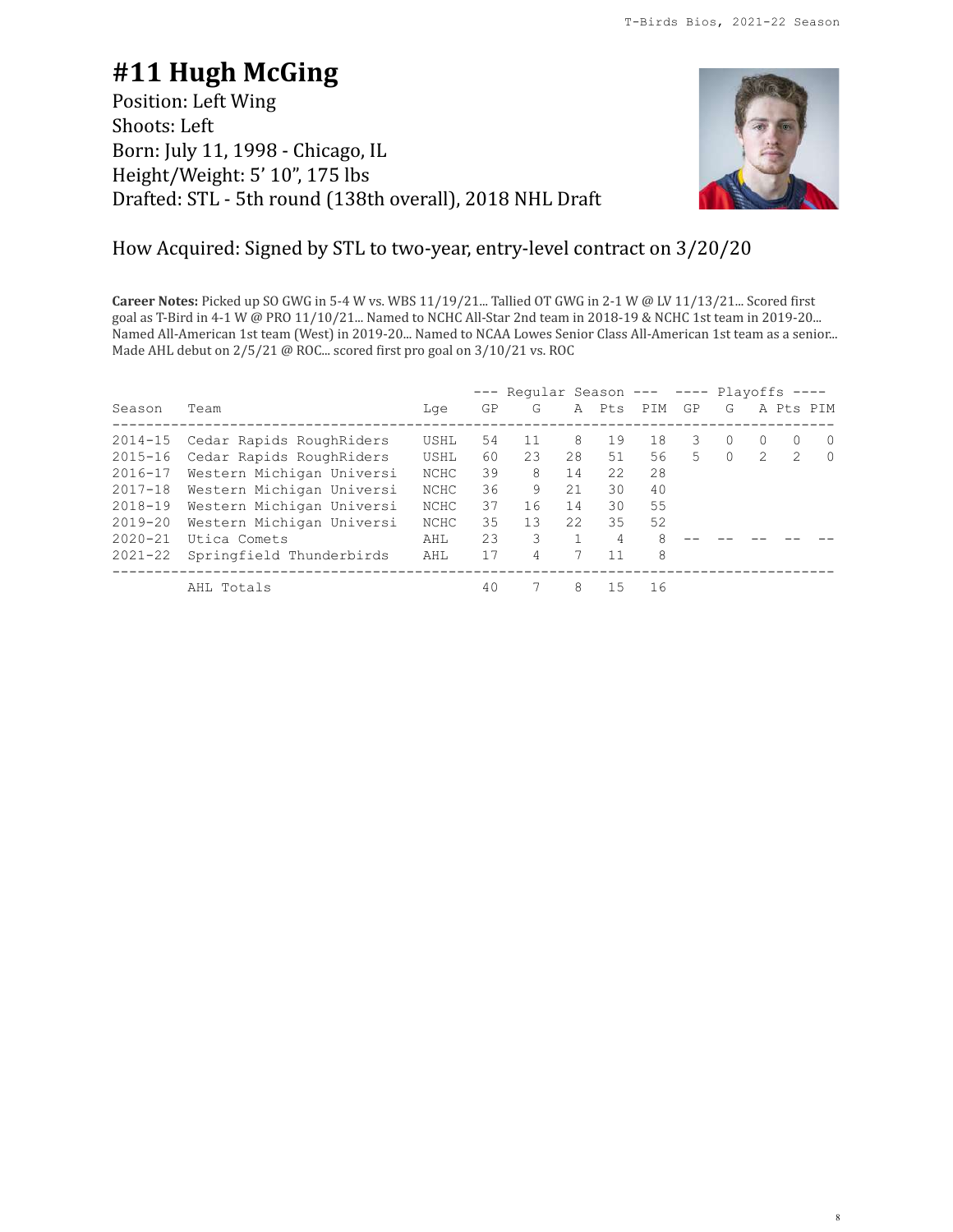### **#12 Nathan Walker**

Position: Left Wing Shoots: Left Born: Feb. 7, 1994 - Cardiff, Wales Height/Weight: 5' 9", 186 lbs Drafted: WSH - 3rd round (89th overall), 2014 NHL Draft



9

How Acquired: Signed by STL to two-year, two-way contract extension on 7/26/21

|             |                          |             |                |                | Reqular Season --- ---- Playoffs |                |                |                   |                |              |           |                |
|-------------|--------------------------|-------------|----------------|----------------|----------------------------------|----------------|----------------|-------------------|----------------|--------------|-----------|----------------|
| Season      | Team                     | Lge         | GP             | G              |                                  | A Pts          | PIM            | GP                | G              |              | A Pts PIM |                |
| $2011 - 12$ | Vitkovice HC             | Czech       | 34             | 4              | 5                                | 9              | 8              | 1                 | $\Omega$       | $\Omega$     | $\Omega$  | $\overline{c}$ |
| $2012 - 13$ | Vitkovice HC             | Czech       | 20             | $\Omega$       | $\mathbf{1}$                     | $\mathbf{1}$   | 27             |                   |                |              |           |                |
| $2012 - 13$ | Youngstown Phantoms      | USHL        | 29             |                | 20                               | 27             | 63             |                   |                |              |           |                |
| $2013 - 14$ | Hershey Bears            | AHL         | 43             | 5              | 6                                | 11             | 40             |                   |                |              |           |                |
| $2014 - 15$ | Hershey Bears            | AHL         | 28             |                | 3                                | 4              | 30             |                   |                |              |           |                |
| $2014 - 15$ | South Carolina Stingrays | <b>ECHL</b> | 6              | $\mathfrak{D}$ | $\overline{2}$                   | 4              | $\Omega$       |                   |                |              |           |                |
| $2015 - 16$ | Hershey Bears            | AHL         | 73             | 17             | 24                               | 41             | 41             | 20                | $\mathfrak{D}$ | 3            | 5         | 11             |
| $2016 - 17$ | Hershey Bears            | AHL         | 58             | 11             | 12                               | 23             | 33             | $12 \overline{ }$ | $\mathfrak{D}$ | 4            | 6         | $\Omega$       |
| $2017 - 18$ | Washington Capitals      | NHL         | 7              |                | $\Omega$                         | 1              | $\overline{4}$ | 1                 | $\Omega$       | $\mathbf{1}$ | 1         | 0              |
| $2017 - 18$ | Edmonton Oilers          | NHL         | $\overline{2}$ | $\Omega$       | 0                                | $\Omega$       | $\mathfrak{D}$ |                   |                |              |           |                |
| $2017 - 18$ | Hershey Bears            | AHL         | 40             | 9              | 13                               | 22             | 36             |                   |                |              |           |                |
| $2018 - 19$ | Washington Capitals      | NHL         | 3              | $\Omega$       | $\mathbf{1}$                     | $\mathbf{1}$   | $\mathfrak{D}$ |                   |                |              |           |                |
| $2018 - 19$ | Hershey Bears            | AHL         | 58             | 17             | 22                               | 39             | 54             | 9                 |                | 4            | 5         | 24             |
| $2019 - 20$ | San Antonio Rampage      | AHL         | 46             | 19             | 13                               | 32             | 29             |                   |                |              |           |                |
| $2019 - 20$ | St. Louis Blues          | NHL         | 5              |                | 1                                | $\mathfrak{D}$ |                |                   |                |              |           |                |
| $2020 - 21$ | St. Louis Blues          | <b>NHL</b>  | 8              |                | $\Omega$                         | 1              | 2              |                   |                |              |           |                |
| $2020 - 21$ | Utica Comets             | AHL         | 4              | $\overline{c}$ | 0                                | $\overline{2}$ | 6              |                   |                |              |           |                |
| $2021 - 22$ | Springfield Thunderbirds | AHL         | 17             | 5              | 10                               | 15             | 6              |                   |                |              |           |                |
|             | NHL Totals               |             | 25             | 3              | 2                                | 5              | 14             | 1                 | $\Omega$       |              |           | $\Omega$       |
|             | AHL Totals               |             | 367            | 86             | 103                              | 189            | 275            | 41                | 5              | 11           | 16        | 35             |

**CAREER NOTES:** Picked up 2g in 5-2 W @ BRI 11/21/21... Tallied GWG in 2-1 W vs. BRI 11/20/21... Recorded 100th career AHL assist in 6-4 L vs. HFD 11/12/21... Tallied first G as T-Bird on PP in 4-3 OTL @ BRI 10/23/21... Became first Australian NHL player to be a member of a Stanley Cup champion w/ WSH in 2017-18... Tallied a career-best 19 goals in 2019-20 with San Antonio... Reached Calder Cup Finals with Hershey in 2015-16...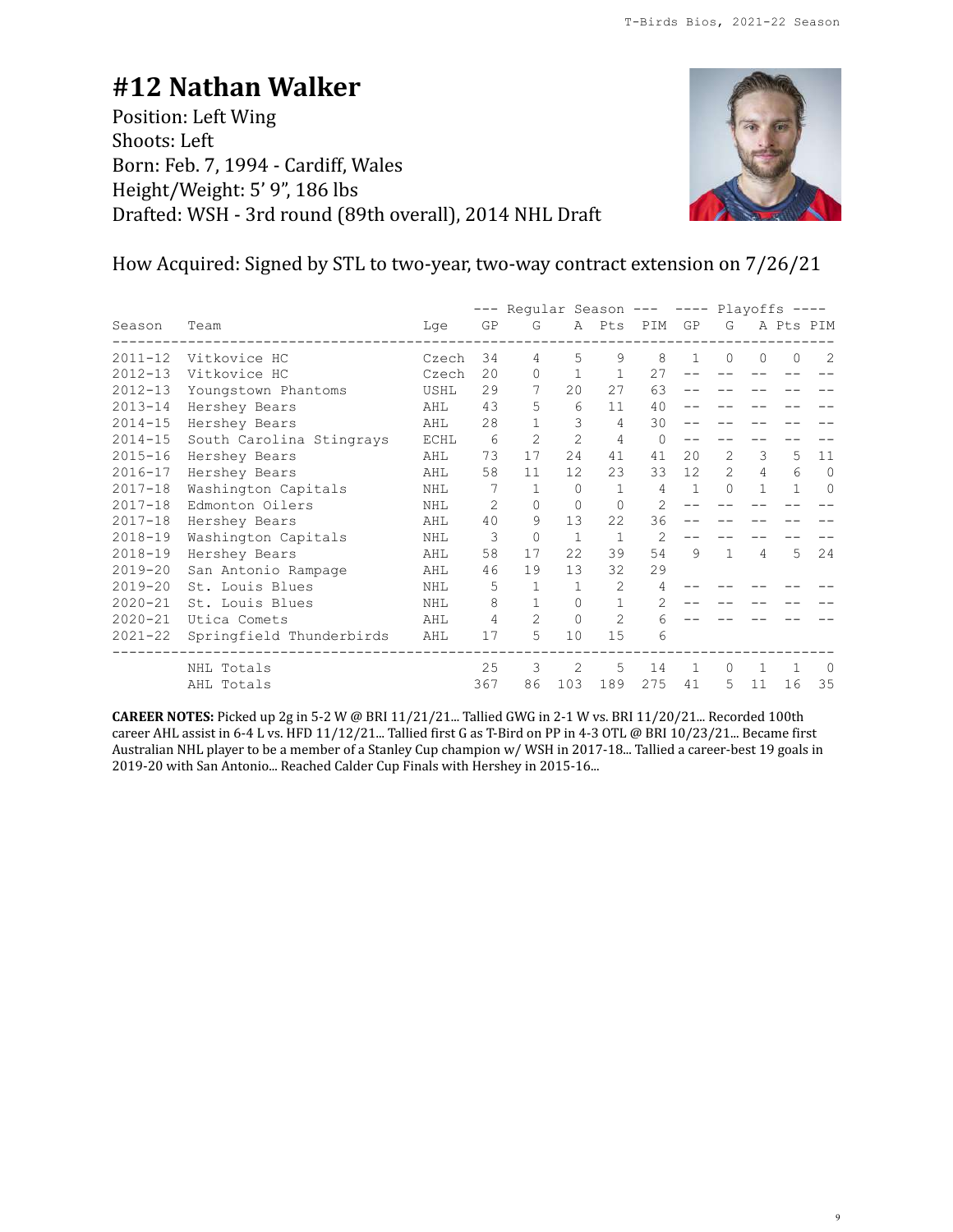### **#13 Alexey Toropchenko**

Position: Right Wing Shoots: Left Born: June 25, 1999 - Moskva, RUS Height/Weight: 6'3", 200 lbs Draft: STL - 4th round (113th overall), 2017 NHL Draft



### How Acquired: Signed by STL to three-year, entry-level contract on 12/13/18

**Career Notes:** Tallied two goals in 5-4 SOW vs. WBS 11/19/21... Set T-Birds record by scoring just 22 seconds into game vs. HFD 11/12/21... Scored first G as T-Bird in 5-3 W vs. CLT 10/31/21... Won OHL championship with Guelph in 2018-19...

|             |                          |      |     | $---$ Reqular Season --- ---- Plavoffs ---- |          |          |           |       |    |   |               |      |
|-------------|--------------------------|------|-----|---------------------------------------------|----------|----------|-----------|-------|----|---|---------------|------|
| Season      | Team                     | Lge  | GP  | G                                           |          |          | A Pts PIM | GP    | G  |   | A Pts PIM     |      |
| $2017 - 18$ | Guelph Storm             | OHL  | 66  | 17                                          | 2.2      | 39       | 31        | 6     |    |   | $\mathcal{P}$ | - 4  |
| $2017 - 18$ | San Antonio Rampage      | AHL  |     | $\Omega$                                    | $\Omega$ | $\Omega$ | $\Omega$  |       |    |   |               |      |
| $2018 - 19$ | Guelph Storm             | OHT. | 62  | 17                                          | 26       | 43       |           | 33 24 | 13 | 6 | 19            | - 21 |
| 2019-20     | San Antonio Rampage      | AHL  | 59  | 5.                                          | 4        | 9        | 21        |       |    |   |               |      |
| $2020 - 21$ | Kunlun Red Star          | KHT. | 4.5 | 7                                           | 4        | 11       | 39        |       |    |   |               |      |
| $2021 - 22$ | Springfield Thunderbirds | AHL  | 17  | .5                                          | 3        | 8        | 8         |       |    |   |               |      |
|             |                          |      |     |                                             |          |          |           |       |    |   |               |      |
|             | AHL Totals               |      |     |                                             |          |          | 29        |       |    |   |               |      |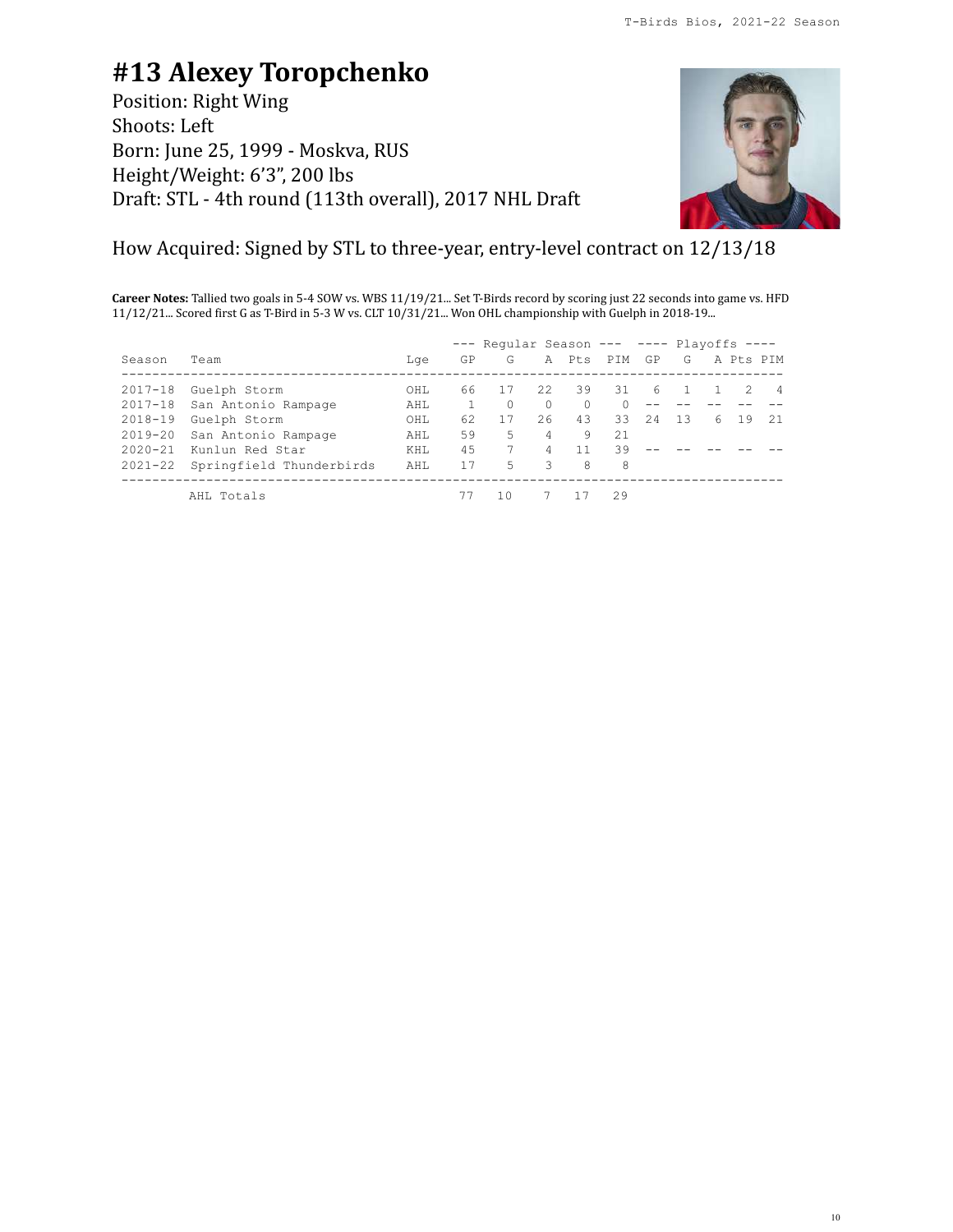# **#14 Steven Santini**

Position: Defenseman Shoots: Right Born: Mar. 7, 1995 - Bronxville, NY Height/Weight: 6'2", 202 lbs Draft: NJ - 2nd round (42nd overall), 2013 NHL Draft



How Acquired: Signed by STL to two-year, two-way contract on 5/4/21

**Career Notes:** Tallied first G as T-Bird in empty net during 4-1 W @ PRO on 10/24/21... Named a T-Birds alternate captain on 10/21/21...

|             |                           |            |              | Reqular Season --- |                |                |                | $---$ Playoffs $---$ |          |                |                |          |
|-------------|---------------------------|------------|--------------|--------------------|----------------|----------------|----------------|----------------------|----------|----------------|----------------|----------|
| Season      | Team                      | Lge        | GP           | G                  | Α              | Pts            | PIM            | GP                   | G        |                | A Pts PIM      |          |
| $2010 - 11$ | New York Apple Core       | EJHL       | 44           | 3                  | 14             | 17             | 26             |                      |          |                |                |          |
| $2011 - 12$ | U.S. National Development | USHL       | 36           |                    | $\overline{4}$ | 5.             | 41             | $\mathcal{L}$        | $\Omega$ | $\overline{1}$ | $\mathbf{1}$   | $\Omega$ |
| $2012 - 13$ | U.S. National Development | USHL       | 25           | $\Omega$           | 5              | 5              | 6              |                      |          |                |                |          |
| $2013 - 14$ | Boston College            | $H - Eas$  | 35           | 3                  | 8              | 11             | 52             |                      |          |                |                |          |
| $2014 - 15$ | Boston College            | $H-Eas$    | 22.2         | $\mathbf{1}$       | $\overline{4}$ | 5              | 20             |                      |          |                |                |          |
| $2015 - 16$ | Boston College            | $H - Eas$  | 41           | 1                  | 18             | 19             | 50             |                      |          |                |                |          |
| $2015 - 16$ | New Jersey Devils         | NHL        | $\mathbf{1}$ | $\Omega$           | $\Omega$       | $\bigcap$      | $\mathfrak{D}$ |                      |          |                |                |          |
| $2016 - 17$ | New Jersey Devils         | NHL        | 38           | 2                  | 5              | 7              | 14             |                      |          |                |                |          |
| $2016 - 17$ | Albany Devils             | AHL        | 20           | $\Omega$           | $\overline{c}$ | $\mathfrak{D}$ | 35             | 4                    | $\Omega$ | $\mathfrak{D}$ | $\mathfrak{D}$ | $\Omega$ |
| $2017 - 18$ | New Jersey Devils         | NHL        | 36           | 2                  | 8              | 10             | 2.1            |                      |          |                |                |          |
| $2017 - 18$ | Binghamton Devils         | AHL        | 2.7          | 3                  | 3              | 6              | 8              |                      |          |                |                |          |
| $2018 - 19$ | New Jersey Devils         | <b>NHL</b> | 39           |                    | 3              | 4              | 16             |                      |          |                |                |          |
| $2018 - 19$ | Binghamton Devils         | AHL        | 3            | $\Omega$           | $\Omega$       | $\Omega$       | $\Omega$       |                      |          |                |                |          |
| $2019 - 20$ | Milwaukee Admirals        | AHT.       | 54           | $\mathfrak{D}$     | 10             | 12.            | 39             |                      |          |                |                |          |
| $2019 - 20$ | Nashville Predators       | <b>NHL</b> | 2            | $\Omega$           | $\Omega$       | $\Omega$       | $\mathfrak{D}$ |                      |          |                |                |          |
| $2020 - 21$ | St. Louis Blues           | NHL        | 3            | $\Omega$           | $\mathbf{1}$   | $\mathbf{1}$   | $\Omega$       | $\mathfrak{D}$       | $\Omega$ | $\Omega$       | $\Omega$       | $\Omega$ |
| $2020 - 21$ | Utica Comets              | AHL        | 5            |                    | 1              | $\mathfrak{D}$ | 4              |                      |          |                |                |          |
| $2021 - 22$ | Springfield Thunderbirds  | AHL        | 16           |                    | $\overline{c}$ | 3              | 6              |                      |          |                |                |          |
|             | NHL Totals                |            | 119          | 5.                 | 17             | 22.2           | 55             | $\mathfrak{D}$       | $\Omega$ | $\bigcap$      | $\Omega$       | $\Omega$ |
|             | AHL Totals                |            | 125          | 7                  | 18             | 25             | 92             | 4                    | $\Omega$ | $\mathfrak{D}$ | $\mathfrak{D}$ | $\Omega$ |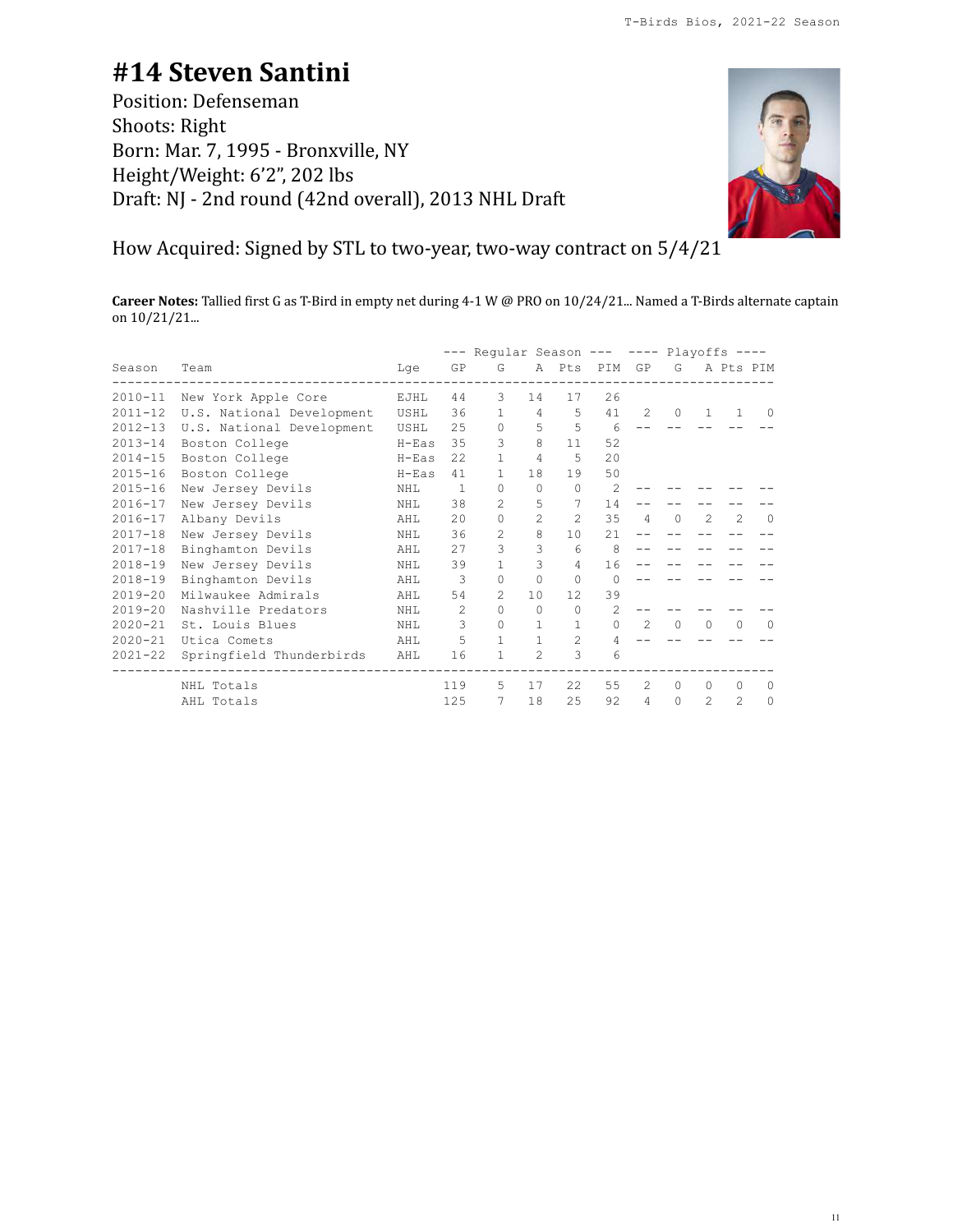# **#16 Dakota Joshua**

Position: Center Shoots: Left Born: May 15, 1996 - Dearborn, MI Height/Weight: 6' 2", 199 lbs Drafted: TOR - 5th round (128th overall), 2014 NHL Draft



**CAREER NOTES:** Won USHL Clark Cup championship w/ Sioux Falls Stampede in 2014-15 season... Named honorable mention to Big Ten All-Star team in 2016-17 with Ohio State... Won Big Ten conference championship with Buckeyes in 2018-19... Made NHL debut on 3/1/21 @ ANA & scored first NHL goal in the same game...

|             |                           |            |                   | Reqular Season --- ---- Playoffs |                   |                |                   |    |          |   |          |           |
|-------------|---------------------------|------------|-------------------|----------------------------------|-------------------|----------------|-------------------|----|----------|---|----------|-----------|
| Season      | Team                      | Lge        | GP                | G                                |                   | A Pts PIM      |                   | GP | G        |   |          | A Pts PIM |
| $2012 - 13$ | U.S. National Development | USHL       | 6                 | 2                                | $\Omega$          | $\mathfrak{D}$ | $\mathcal{L}$     |    |          |   |          |           |
| $2012 - 13$ | Sioux Falls Stampede      | USHL       | $\mathbf{1}$      | $\mathbf{0}$                     | 1                 | $\mathbf{1}$   |                   |    |          |   |          |           |
| $2013 - 14$ | Sioux Falls Stampede      | USHL       | 55                | 17                               | 21                | 38             | 58                | 3  | $\Omega$ | 0 | $\Omega$ | -8        |
| $2014 - 15$ | Sioux Falls Stampede      | USHL       | 52                | 20                               | 24                | 44             | 74                | 11 | 4        | 9 | 13       | 38        |
| $2015 - 16$ | Ohio State University     | $Big-1$    | 29                | 5                                | $12 \overline{ }$ | 17             | 50                |    |          |   |          |           |
| $2016 - 17$ | Ohio State University     | $Big-1$    | 33                | 12                               | 23                | 35             | 58                |    |          |   |          |           |
| $2017 - 18$ | Ohio State University     | $Big-1$    | 34                | 15                               | 11                | 26             | 32                |    |          |   |          |           |
| 2018-19     | Ohio State University     | $Big-1$    | 32                | 9                                | 13                | 22             | 67                |    |          |   |          |           |
| $2019 - 20$ | San Antonio Rampage       | AHL        | 30                | 3                                | 4                 | 7              | 25                |    |          |   |          |           |
| $2019 - 20$ | Tulsa Oilers              | ECHL       | 20                | 3                                | 8                 | 11             | 4                 |    |          |   |          |           |
| $2020 - 21$ | St. Louis Blues           | <b>NHL</b> | $12 \overline{ }$ | $\mathbf{1}$                     | $\Omega$          | 1              |                   |    |          |   |          |           |
| $2020 - 21$ | Utica Comets              | AHL        | 6                 | $\overline{2}$                   | $\mathbf{1}$      | 3              |                   |    |          |   |          |           |
| $2021 - 22$ | St. Louis Blues*          | <b>NHL</b> | 6                 | $\Omega$                         | $\mathbf{0}$      | $\mathbf{0}$   | 5                 |    |          |   |          |           |
| $2021 - 22$ | Springfield Thunderbirds  | AHL        | 11                | 1                                | 4                 | 5              | 10                |    |          |   |          |           |
|             | NHL Totals                |            | 18                | 1                                | 0                 |                | $12 \overline{ }$ |    |          |   |          |           |
|             | AHL Totals                |            | 47                | 6                                | 9                 | 15             | 37                |    |          |   |          |           |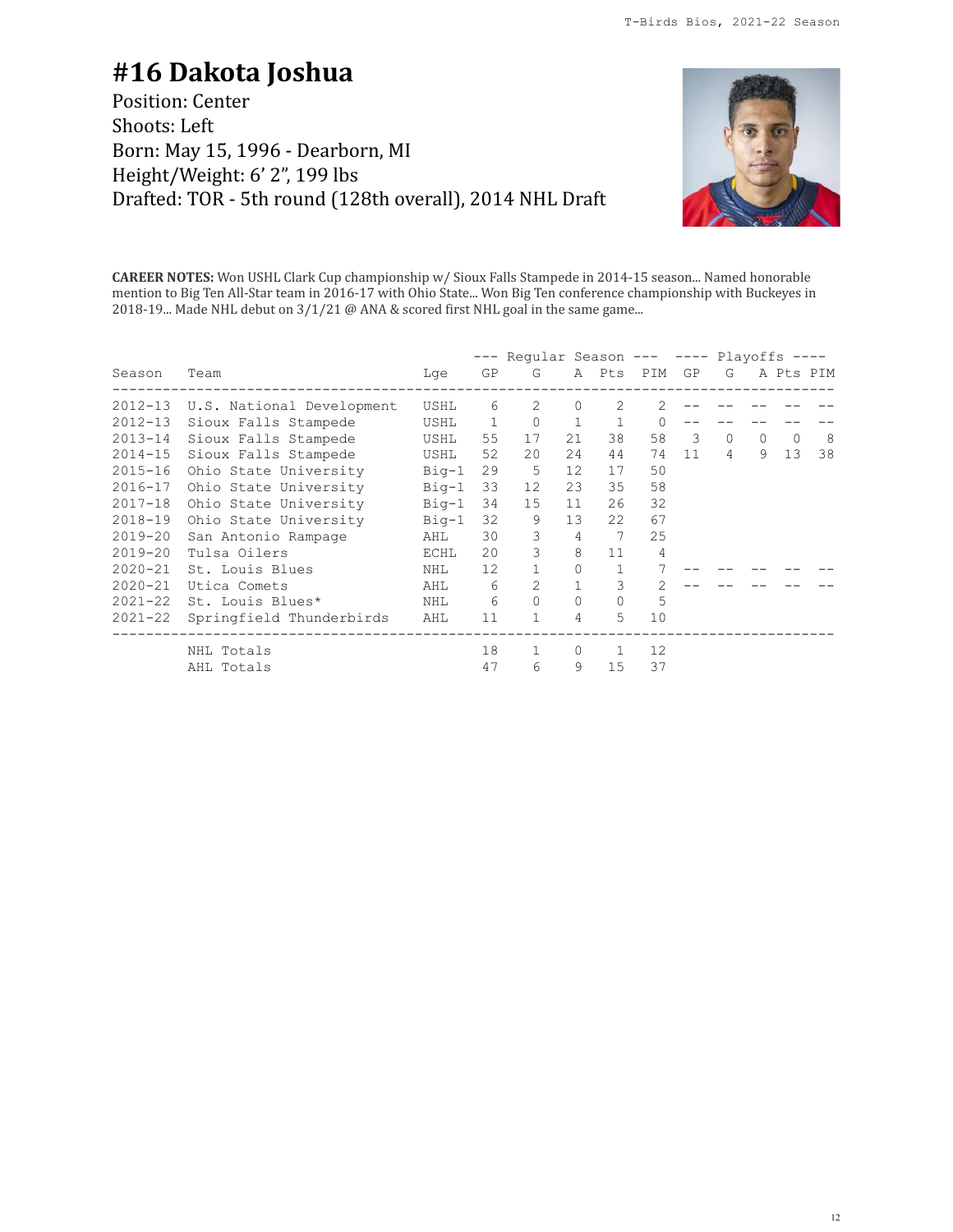### **#17 Nikita Alexandrov**

Position: Center Shoots: Left Born: Sep. 16, 2000 - Burgwedel, GER Height/Weight: 5' 10", 185 lbs Drafted: STL - 2nd round (62nd overall) in 2019 NHL Draft



**Career Notes:** Scored first career GWG on PP in 4-1 W @ PRO on 10/24/21... Tallied 2nd PPG in as many games in 4-3 SOW vs. BRI 10/17/21... Scored opening goal of T-Birds season on PP in 2-1 W vs. HFD 10/16/21... Scored 8 points (2g, 6a) in 7 GP to lead Russia to a silver medal at 2020 World Junior Championship... Made AHL debut on 4/30/21 vs. ROC, scoring a goal and an assist and compiling a +4 rating in his first North American pro game...

|             |                          |       |    | $---$ Reqular Season --- ---- Playoffs ---- |    |           |          |       |                |   |           |          |
|-------------|--------------------------|-------|----|---------------------------------------------|----|-----------|----------|-------|----------------|---|-----------|----------|
| Season      | Team                     | Lae   | GP | G.                                          |    | A Pts PIM |          | GP    | G              |   | A Pts PIM |          |
| $2017 - 18$ | Charlottetown Islanders  | OMJHL | 66 | 13                                          | 18 | 31        |          | 22 18 |                |   |           | - 8      |
| 2018-19     | Charlottetown Islanders  | OMJHL | 64 | 27                                          | 34 | 61        | 36       | 6     | $\overline{4}$ | 3 |           | $\Omega$ |
| 2019-20     | Charlottetown Islanders  | OMJHL | 42 | 23                                          | 31 | 54        | 42       |       |                |   |           |          |
| $2020 - 21$ | KooKoo Kouvola           | Liiga | 28 | 3                                           | 6  | 9         | 14       | 2     | $\bigcap$      |   |           | $\Omega$ |
| $2020 - 21$ | Utica Comets             | AHL.  | -7 | 3                                           | 2  | 5         | $\Omega$ |       |                |   |           |          |
| 2021-22     | Springfield Thunderbirds | AHL.  | 11 | 3                                           | 3  | 6         | 4        |       |                |   |           |          |
|             | AHL Totals               |       | 18 | 6                                           |    |           | 4        |       |                |   |           |          |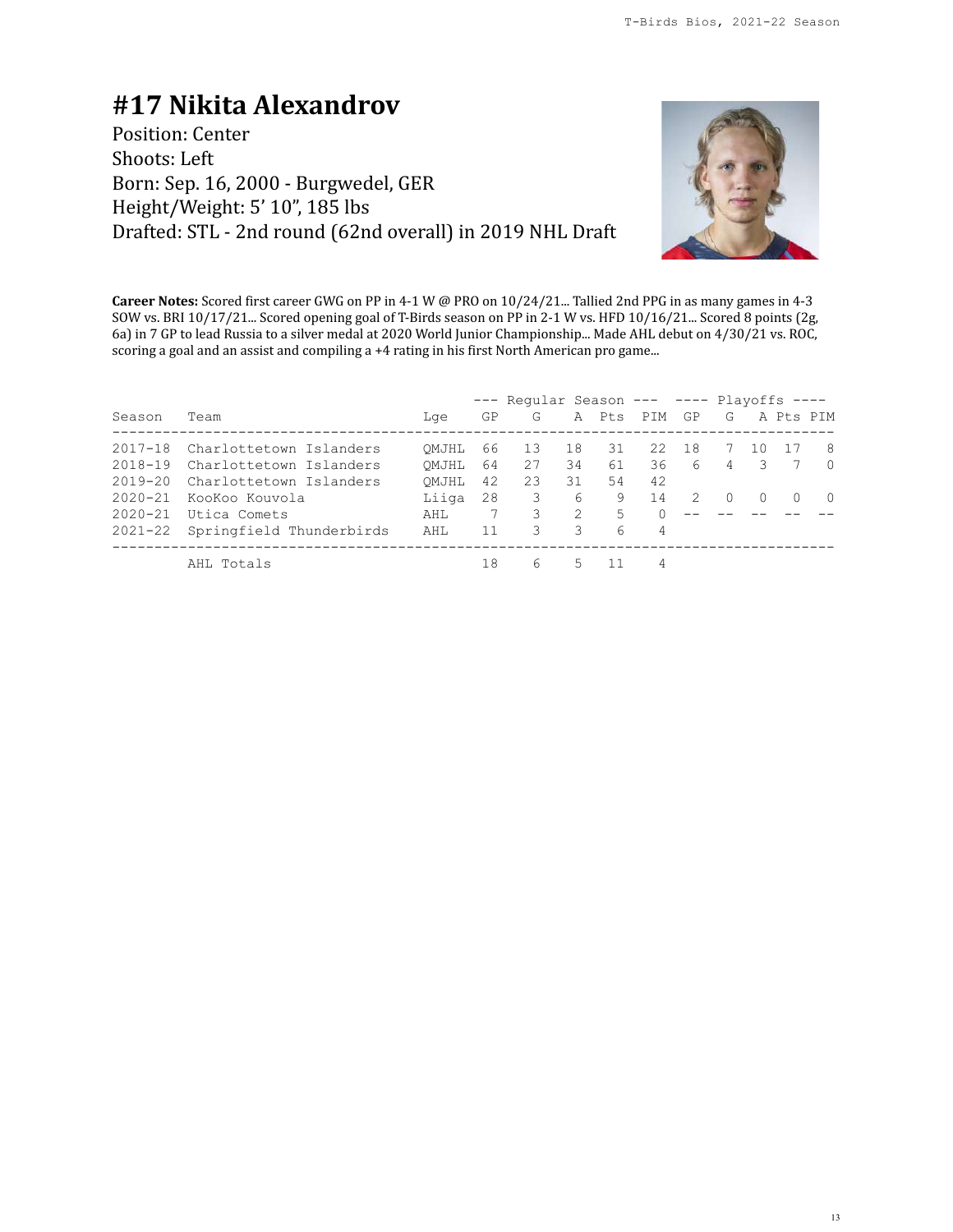# **#18 Mathias Laferriere**

Position: Center/Right Wing Shoots: Right Born: Jun. 27, 2000 - Montreal, QC Height/Weight: 6' 2", 181 lbs Draft: STL - 6th round (169th overall), 2018 NHL Draft



How Acquired: Signed by STL to three-year, entry-level contract on 10/17/19

**Career Notes:** Scored first pro goal, a GW PPG in 5-2 W @ BRI 11/21/21... Finished QMJHL career with 0.90 PPG (82-132-214pts in 238 GP)...

|             |                           |       |    | $---$ Reqular Season --- ---- Plavoffs ---- |    |     |     |     |          |          |           |                |
|-------------|---------------------------|-------|----|---------------------------------------------|----|-----|-----|-----|----------|----------|-----------|----------------|
| Season      | Team                      | Lae   | GΡ | G                                           | A  | Pts | PIM | GP  | G        |          | A Pts PIM |                |
| $2016 - 17$ | Blainville-Boisbriand Arm | OMJHL |    | $\Omega$                                    |    |     |     |     |          |          |           |                |
| 2016-17     | Cape Breton Screaming Eag | OMJHL | 26 | 5                                           | 6  | 11  | 6   | 10  | $\Omega$ | $\Omega$ | $\Omega$  | $\Omega$       |
| 2017-18     | Cape Breton Screaming Eag | OMJHL | 67 | 12                                          | 29 | 41  | 14  | 5   | $\Omega$ |          |           | -2             |
| 2018-19     | Cape Breton Screaming Eag | OMJHL | 68 | 28                                          | 46 | 74  | 24  | -11 | 3        |          | 10        | $\Omega$       |
| $2019 - 20$ | Cape Breton Eagles        | OMJHL | 40 | 20                                          | 28 | 48  | 20  |     |          |          |           |                |
| $2020 - 21$ | Blainville-Boisbriand Arm | OMJHL | 30 | 17                                          | 22 | 39  | 16  | 9   | 3        | 6        | 9         | $\overline{4}$ |
| $2021 - 22$ | Springfield Thunderbirds  | AHL.  | 11 |                                             | 2  | 3   | -2  |     |          |          |           |                |
|             | AHL Totals                |       |    |                                             |    | 3   |     |     |          |          |           |                |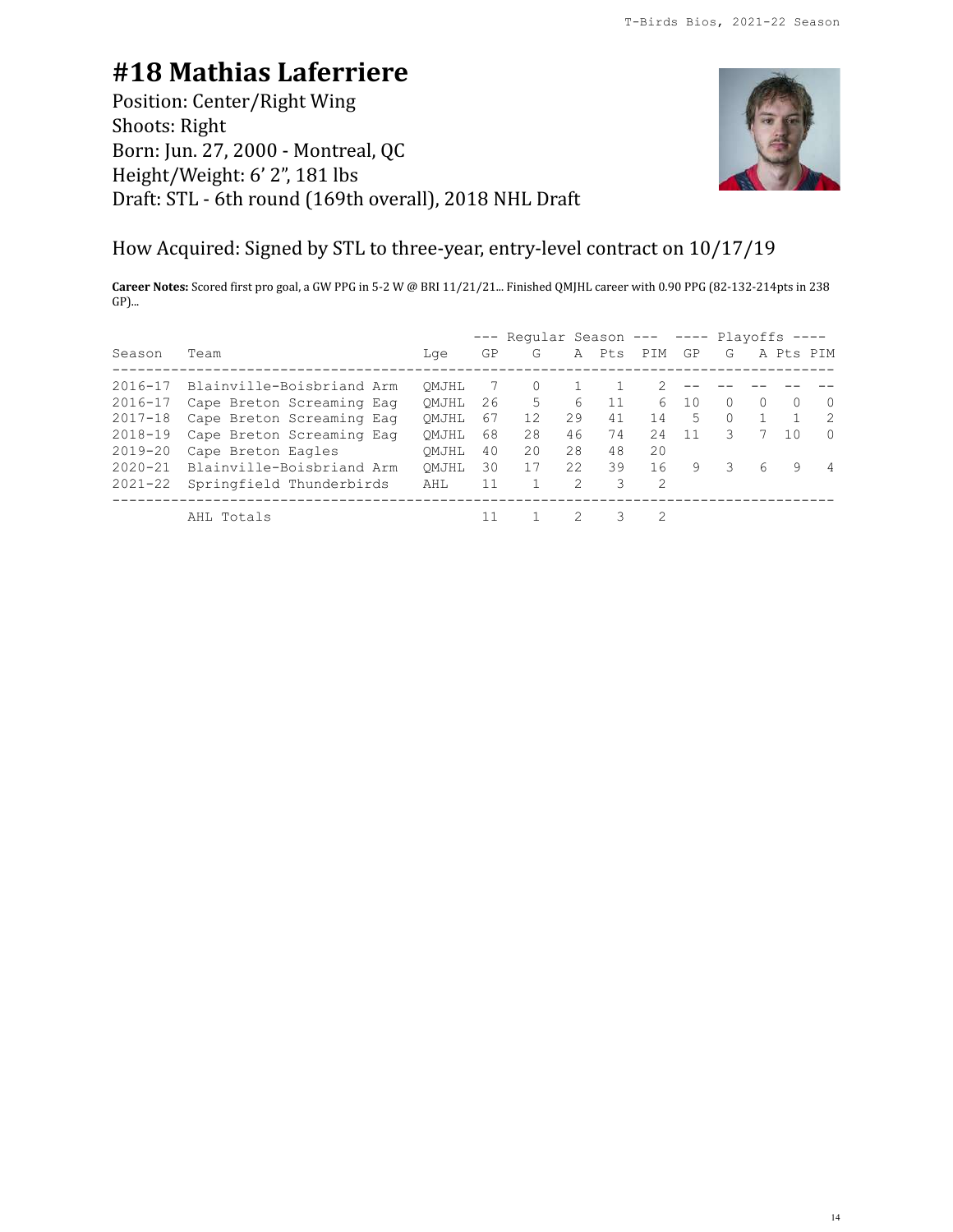# **#19 Mackenzie MacEachern**

Position: Left Wing Shoots: Left Born: Mar. 9, 1994 - Bloomfield Hills, MI Height/Weight: 6'3", 205 lbs Drafted: STL - 3rd round (67th overall), 2012 NHL Draft



How Acquired: Signed by STL to two-year contract extension on 4/17/20

|             |                           |            | Reqular Season --- ---- |                |          |                   |          |    | Playoffs      |          |          |           |
|-------------|---------------------------|------------|-------------------------|----------------|----------|-------------------|----------|----|---------------|----------|----------|-----------|
| Season      | Team                      | Lge        | GP                      | G              | A        | Pts               | PIM      | GP | G             |          |          | A Pts PIM |
| $2012 - 13$ | Chicago Steel             | USHL       | 50                      | 8              | 13       | 21                | 35       |    |               |          |          |           |
| $2013 - 14$ | Michigan State University | $Big-1$    | 36                      | 8              | 4        | $12 \overline{ }$ | 14       |    |               |          |          |           |
| $2014 - 15$ | Michigan State University | $Big-1$    | 35                      | 11             | 15       | 26                | 10       |    |               |          |          |           |
| $2015 - 16$ | Michigan State University | $Big-1$    | 37                      | 14             | 16       | 30                | 20       |    |               |          |          |           |
| $2016 - 17$ | Chicago Wolves            | AHL        | 55                      | 5.             | 6        | 11                | 8        | 10 | $\mathcal{L}$ |          | 3        | 4         |
| $2017 - 18$ | Chicago Wolves            | AHL        | 46                      | 6              | 4        | 10                | 25       |    |               |          |          |           |
| $2018 - 19$ | San Antonio Rampage       | AHL        | 33                      | 9              | 7        | 16                | 18       |    |               |          |          |           |
| $2018 - 19$ | St. Louis Blues           | <b>NHL</b> | 29                      | 3              | 2        | 5                 | 10       |    |               |          |          |           |
| $2019 - 20$ | St. Louis Blues           | NHL        | 51                      |                | 3        | 10                | 33       | 5  | $\Omega$      | $\Omega$ | $\Omega$ | 6         |
| $2020 - 21$ | St. Louis Blues           | <b>NHL</b> | 21                      |                |          | $\mathfrak{D}$    | 8        |    |               |          |          |           |
| $2021 - 22$ | St. Louis Blues           | <b>NHL</b> | $\Omega$                | $\Omega$       | $\Omega$ | $\Omega$          | $\Omega$ |    |               |          |          |           |
| $2021 - 22$ | Springfield Thunderbirds  | AHL        | 14                      | $\mathfrak{D}$ | 4        | 6                 | 20       |    |               |          |          |           |
|             | NHL Totals                |            | 101                     | 11             | 6        | 17                | 51       | 5  | $\Omega$      | $\Omega$ | 0        | 6         |
|             | AHL Totals                |            | 148                     | 22             | 21       | 43                | 71       | 10 | 2             |          | 3        | 4         |

**CAREER NOTES**: Scored first G as T-Bird @ BRI 10/23/21... Captured Stanley Cup championship with Blues in 2018-19… Skated in 100th NHL game in 2020-21 with St. Louis… Recorded 30 points as junior at MSU in 2015-16 (14g-16a)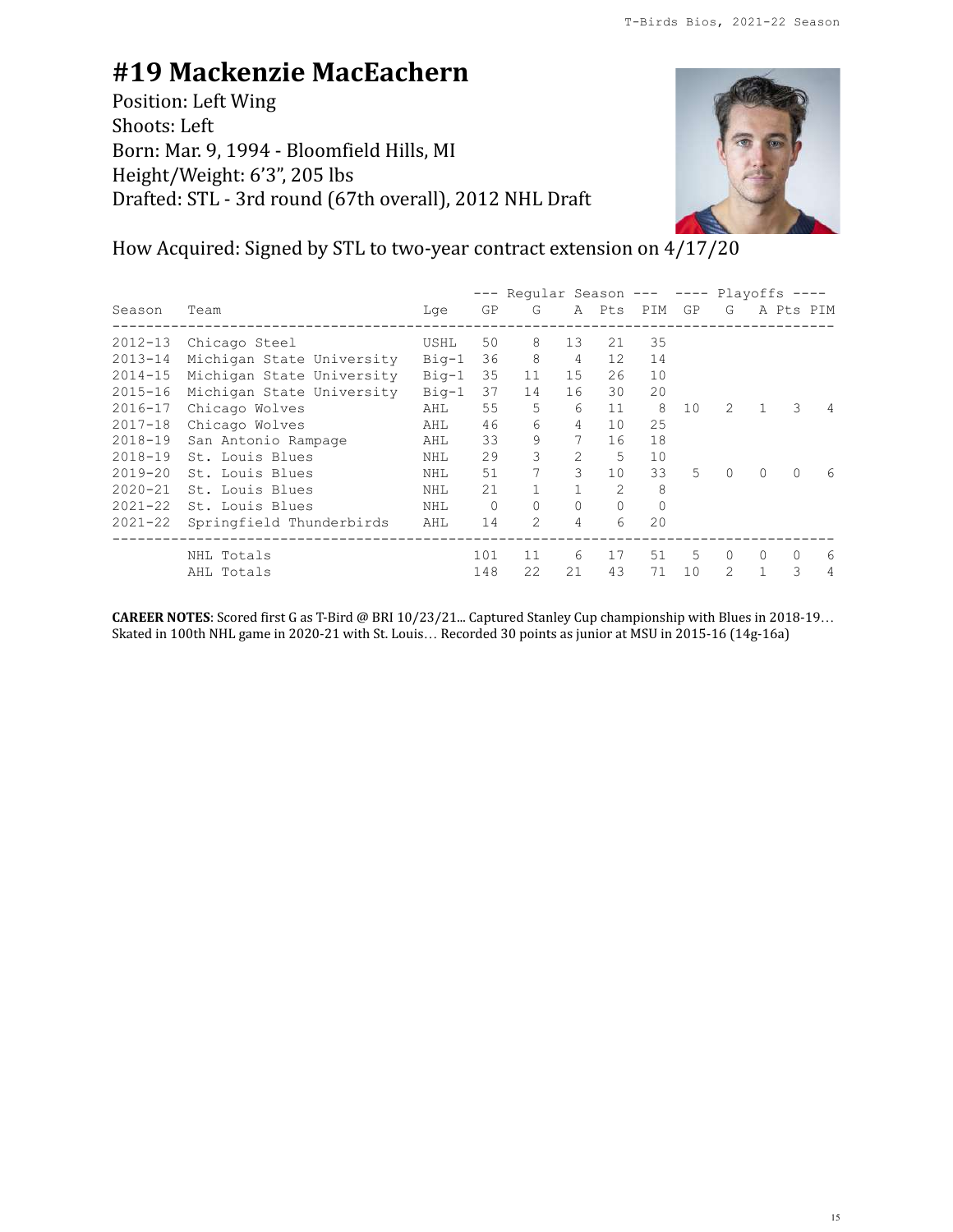### **#21 Nolan Stevens**

Position: Center Shoots: Right Born: July 22, 1996 - Brantford, ON Height/Weight: 6'3", 195 lbs Draft: STL - 5th round (125th overall), 2016 NHL Draft



How Acquired: Signed by STL to one-year, two-way contract on 10/4/20

**Career Notes**: Son of Dallas Stars' assistant coach & former Springfield Indians/Falcons defenseman John Stevens... Scored first goal as T-Bird in 3-2 OTW vs. HER on 11/5/21...

|             |                                   |         |    | --- Regular Season --- ---- Plavoffs ---- |    |    |           |    |   |  |           |
|-------------|-----------------------------------|---------|----|-------------------------------------------|----|----|-----------|----|---|--|-----------|
| Season      | Team                              | Lae     | GP | G                                         |    |    | A Pts PIM | GP | G |  | A Pts PIM |
|             | 2012-13 U.S. National Development | USHL    | 21 | 3                                         | 2  | 5  |           |    |   |  |           |
| $2013 - 14$ | U.S. National Under-18 Te         | USHL    | 25 | 3                                         | 6  | 9  | 6         |    |   |  |           |
| $2014 - 15$ | Northeastern University           | $H-Eas$ | 36 | 3                                         | 9  | 12 | 8         |    |   |  |           |
| $2015 - 16$ | Northeastern University           | $H-Eas$ | 41 | 20                                        | 22 | 42 | 10        |    |   |  |           |
| 2016-17     | Northeastern University           | $H-Eas$ | 17 | 10                                        | 12 | 22 | 12        |    |   |  |           |
| $2017 - 18$ | Northeastern University           | $H-Eas$ | 38 | 24                                        | 18 | 42 | 50        |    |   |  |           |
| $2018 - 19$ | San Antonio Rampage               | AHL     | 59 | 9                                         | 9  | 18 | 12        |    |   |  |           |
| 2019-20     | San Antonio Rampage               | AHL     | 50 | 9                                         | 22 | 31 | 14        |    |   |  |           |
| $2020 - 21$ | Utica Comets                      | AHL     | 27 | 6                                         | 12 | 18 | 8         |    |   |  |           |
| $2021 - 22$ | Springfield Thunderbirds          | AHL     | 14 | 2                                         | 7  | 9  | 4         |    |   |  |           |
|             | AHL TOTALS                        |         |    | 26                                        | 50 | 76 | 38        |    |   |  |           |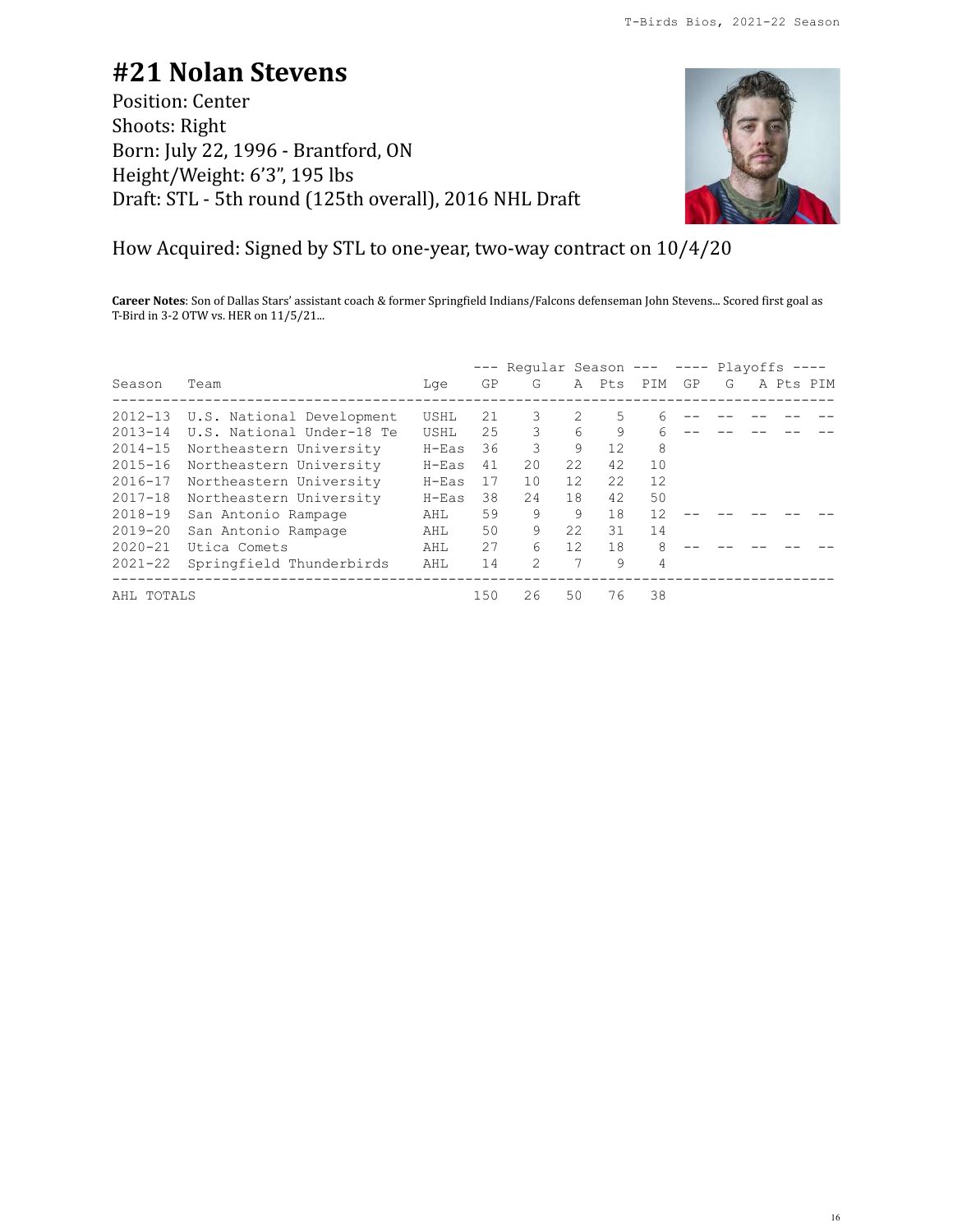### **#22 Josh Wesley** Position: Defenseman Shoots: Right Born: Apr. 9, 1996 - Hartford, CT Height/Weight: 6' 3", 201 lbs Drafted: CAR - 4th round (96th overall), 2014 NHL Draft



### How Acquired: Signed by SPR to one-year AHL contract on 8/18/21

**CAREER NOTES:** Scored first G w/ T-Birds in 4-1 W vs. BRI 11/24/21... Son of STL Player development coach Glen Wesley... father played in 1457 NHL games w/ BOS, HFD, TOR, CAR and has his number 2 retired by Hurricanes... was first youth from Carolina Jr. Hurricanes program to be drafted into the NHL...

|             |                           |      |              |                |                |               |                | --- Regular Season --- ---- Playoffs ---- |               |                |           |                |
|-------------|---------------------------|------|--------------|----------------|----------------|---------------|----------------|-------------------------------------------|---------------|----------------|-----------|----------------|
| Season      | Team                      | Lge  | GP           | G              | A              | Pts           | PIM            | GP                                        | G             |                | A Pts PTM |                |
| $2012 - 13$ | U.S. National Development | USHL | 38           | $\Omega$       | 1              | 1.            | 14             |                                           |               |                |           |                |
| $2013 - 14$ | Plymouth Whalers          | OHT. | 68           | $\mathcal{P}$  | 7              | 9             | 62             | .5                                        | $\Omega$      | 1              | 1         | $\mathcal{L}$  |
| $2014 - 15$ | Plymouth Whalers          | OHT. | 63           | 5              | 5              | 10            | 67             |                                           |               |                |           |                |
| $2014 - 15$ | Charlotte Checkers        | AHT. | 1            | $\Omega$       | $\Omega$       | $\Omega$      | $\Omega$       |                                           |               |                |           |                |
| $2015 - 16$ | Flint Firebirds           | OHL  | 2.4          | $\mathcal{L}$  | 10             | 12            | 21             |                                           |               |                |           |                |
| $2015 - 16$ | Niagara IceDogs           | OHL  | 33           | 3              | 3              | 6             | 14             | 17                                        | $\mathcal{L}$ | $\mathfrak{D}$ | 4         | 12.            |
| $2016 - 17$ | Charlotte Checkers        | AHL  | 9            | $\mathbf{1}$   | $\Omega$       | 1             | $\Omega$       |                                           |               |                |           |                |
| $2016 - 17$ | Florida Everblades        | ECHL | 48           | 9              | 20             | 29            | 27             | 12.                                       | $\Omega$      | $\mathbf{1}$   | -1        | $\overline{4}$ |
| $2017 - 18$ | Charlotte Checkers        | AHT. | 17           | $\Omega$       | $\mathbf{1}$   | 1.            | 10             |                                           |               |                |           |                |
| $2017 - 18$ | Florida Everblades        | ECHL | 2.1          | $\Omega$       | 4              | 4             | 12             |                                           |               |                |           |                |
| $2018 - 19$ | Florida Everblades        | ECHL | 39           | 4              | 10             | 14            | 26             |                                           |               |                |           |                |
| $2018 - 19$ | Charlotte Checkers        | AHT. | 6            | $\bigcap$      | $\mathfrak{D}$ | $\mathcal{L}$ | 6              |                                           |               |                |           |                |
| $2018 - 19$ | Hartford Wolf Pack        | AHL  | 15           | 1              | $\Omega$       | 1.            | 13             |                                           |               |                |           |                |
| $2018 - 19$ | Maine Mariners            | ECHL | $\mathbf{1}$ | $\Omega$       | $\Omega$       | $\Omega$      | $\mathfrak{D}$ |                                           |               |                |           |                |
| $2019 - 20$ | Tulsa Oilers              | ECHL | 2.6          | 8              | $\mathcal{Q}$  | 17            | 16             |                                           |               |                |           |                |
| $2019 - 20$ | San Antonio Rampage       | AHL  | 2.5          | $\Omega$       | 4              | 4             | 14             |                                           |               |                |           |                |
| $2020 - 21$ | Utica Comets              | AHL  | 2.5          | $\mathfrak{D}$ | 4              | 6             | 10             |                                           |               |                |           |                |
| $2021 - 22$ | Springfield Thunderbirds  | AHL  | 15           | 1              | 5              | 6             | 28             |                                           |               |                |           |                |
|             | AHL Totals                |      | 113          | 5              | 16             | 2.1           | 81             |                                           |               |                |           |                |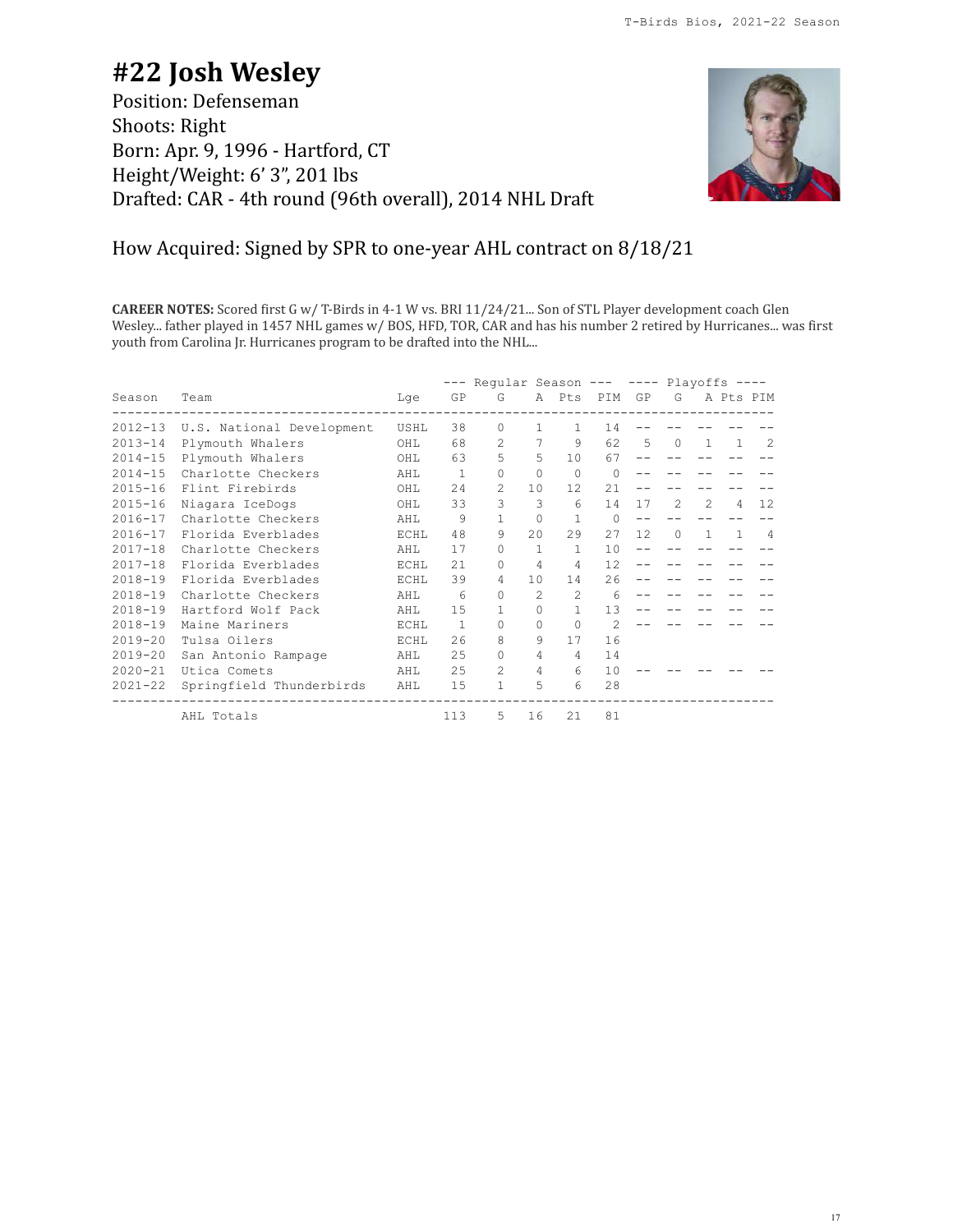# **#25 Griffin Luce**

Position: Defenseman Shoots: Left Born: Mar. 10, 1998 - Williamsville, NY Height/Weight: 6'3", 217 lbs Undrafted



#### How Acquired: Signed by SPR to AHL one-way contract on 8/18/21

**Career Notes:** Made AHL debut with Rochester on 3/1/21 @ SYR... scored first goal in AHL on 4/3/21 @ SYR...

|             |                                   |         |      | Reqular Season --- ---- Playoffs ---- |                |                             |    |    |   |           |  |
|-------------|-----------------------------------|---------|------|---------------------------------------|----------------|-----------------------------|----|----|---|-----------|--|
| Season      | Team                              | Lge     | GP   | G                                     |                | A Pts PIM                   |    | GP | G | A Pts PIM |  |
|             |                                   |         |      |                                       |                |                             |    |    |   |           |  |
| $2014 - 15$ | U.S. National Under-17 Te         | USHL    | 2.1  | $\Omega$                              | $\mathcal{L}$  | $\mathcal{L}$               | 53 |    |   |           |  |
|             | 2015-16 U.S. National Under-18 Te | USHL    | 2.5  | 1.                                    | 3              | 4                           | 33 |    |   |           |  |
| $2016 - 17$ | U. of Michigan                    | $Big-1$ | 27   | $\mathbf{1}$                          | $\mathfrak{D}$ | 3                           | 28 |    |   |           |  |
|             | 2017-18 U. of Michigan            | $Big-1$ | 34   | $\mathbf{1}$                          | $\mathfrak{D}$ | 3                           | 18 |    |   |           |  |
|             | 2018-19 U. of Michigan            | Big-1   | 35   |                                       | 3              | 4                           | 39 |    |   |           |  |
| $2019 - 20$ | U. of Michigan                    | $Big-1$ | 35   | $\Omega$                              | 4              | 4                           | 25 |    |   |           |  |
| 2020-21     | Rapid City Rush                   | ECHL.   | 12.  | $\Omega$                              | $\mathcal{L}$  | $\mathcal{D}_{\mathcal{L}}$ | 10 |    |   |           |  |
| $2020 - 21$ | Rochester Americans               | AHL     | 2.2. | $\mathfrak{D}$                        |                | 3                           | 27 |    |   |           |  |
| $2021 - 22$ | Springfield Thunderbirds          | AHT.    | 8    | $\Omega$                              | 0              | 0                           | 19 |    |   |           |  |
|             | AHL Totals                        |         | 30   | 2                                     |                | 3                           | 46 |    |   |           |  |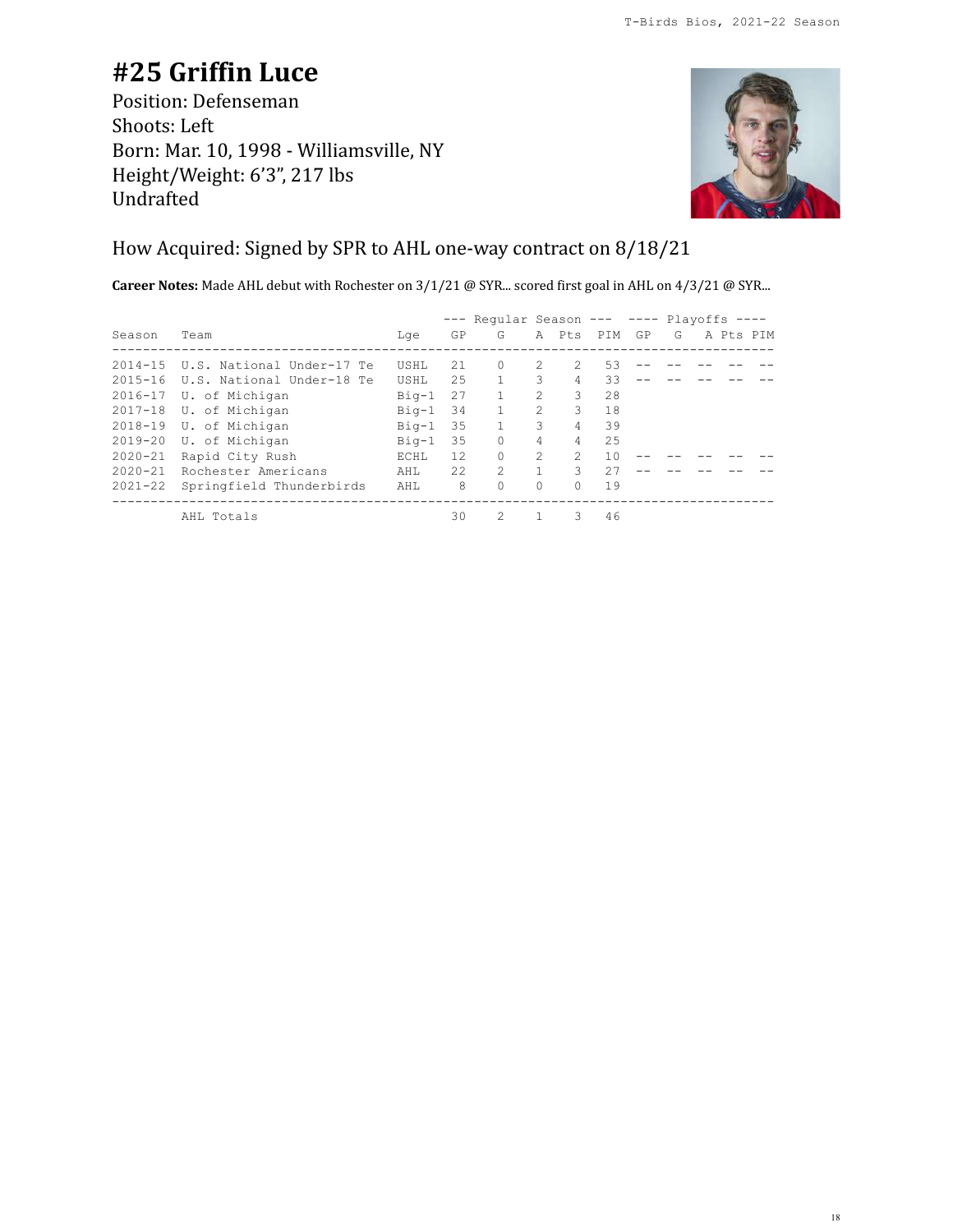### **#27 Keean Washkurak**

Position: Left Wing Shoots: Left Born: Aug. 16, 2001 - Waterloo, ON Height/Weight: 5' 10", 190 lbs Draft: STL - 5th round (155th overall), 2019 NHL Draft



### How Acquired: Signed by STL to three-year, entry-level contract on 6/1/21

**Career Notes:** Scored in two straight games 10/30 and 10/31... Scored first AHL G on 10/30/21 vs. WBS... Finished 2019-20 OHL season fourth on Steelheads with 52 points (22g, 30a)... Tallied 19 points (9g, 10 a) in 21 GP with 110 PIMs w/ HK Levice (Slovakia) during COVID-shortened 2020-21 season... made AHL debut with Utica on 4/28/21 vs. SYR...

|             |                                  |     |     | $---$ Regular Season --- ---- Plavoffs ---- |              |          |           |     |  |             |            |
|-------------|----------------------------------|-----|-----|---------------------------------------------|--------------|----------|-----------|-----|--|-------------|------------|
| Season      | Team                             | Lae | GP  | G                                           |              |          | A Pts PIM | GP  |  | G A Pts PIM |            |
|             | 2017-18 Mississauga Steelheads   | OHL | 61  | 6                                           | 9.           | 15       | 32        | 6 1 |  |             | $\bigcirc$ |
|             | 2018-19 Mississauga Steelheads   | OHL | 66  | 16                                          | 31           | 47       | 58        | 2   |  | 2 3         | - 9        |
|             | 2019-20 Mississauga Steelheads   | OHL | 49  | 22                                          | 30           | 52       | 62        |     |  |             |            |
| $2020 - 21$ | Utica Comets                     | AHL | 3   | $\Omega$                                    | $\Omega$     | $\Omega$ |           |     |  |             |            |
|             | 2021-22 Springfield Thunderbirds | AHL | 1 O | $\overline{4}$                              | $\mathbf{1}$ | 5        | -6        |     |  |             |            |
|             | AHL Totals                       |     | 13  |                                             |              | -5.      | 6         |     |  |             |            |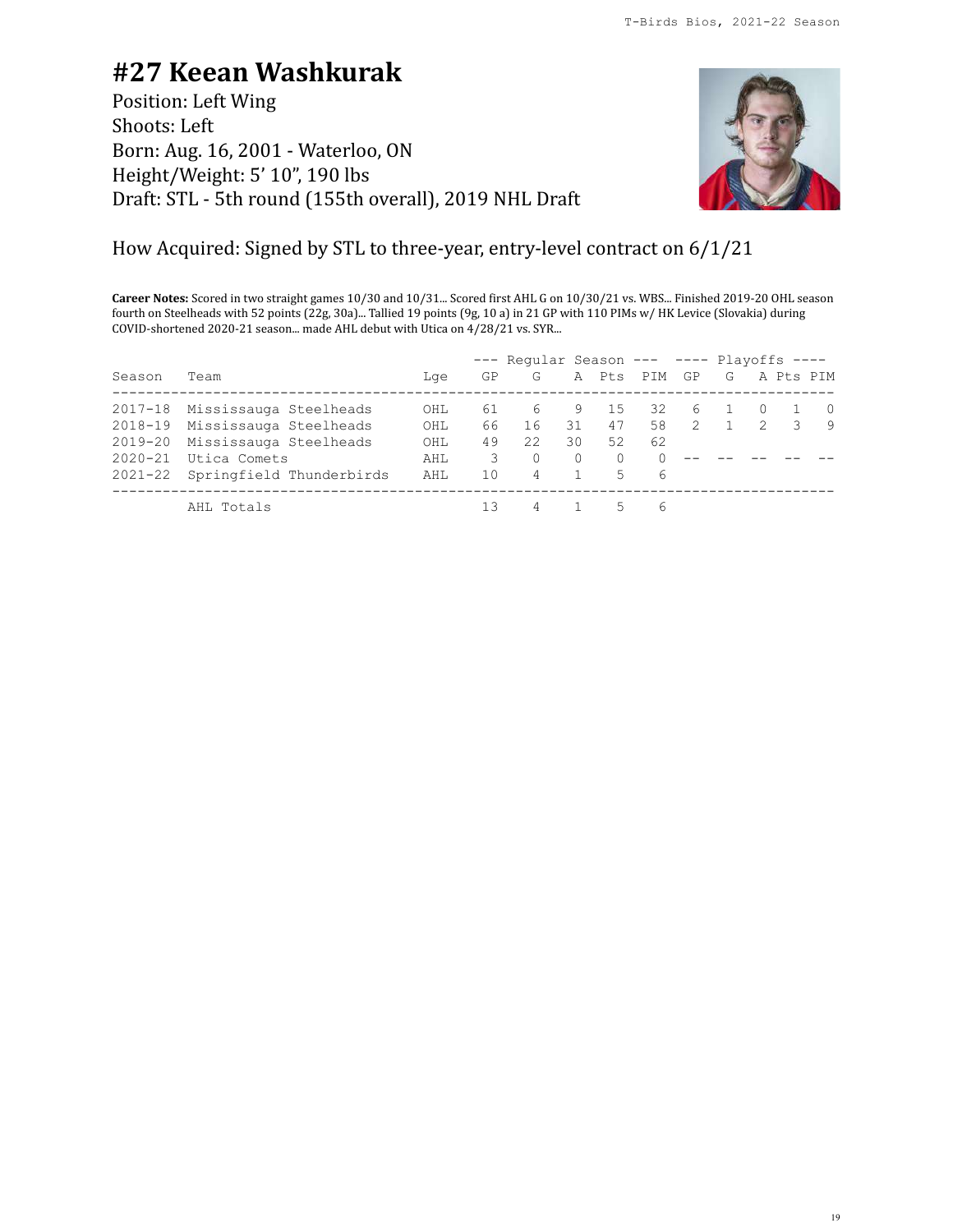### **#28 Tanner Kaspick**

Position: Center Shoots: Left Born: Jan. 28, 1998- Brandon, MB Height/Weight: 6'0", 200 lbs Draft: STL - 4th round (119th overall), 2016 NHL Draft



### How Acquired: Signed by STL to one-year contract extension on 6/13/21

**Career Notes:** Scored goals in back-to-back games on 11/13 and 11/19/21, both wins... Suspended one game for interference (hit to head) incident vs. WBS 10/30/21... Tallied first goal as T-Bird to open scoring in 4-3 SOW vs. BRI 10/17/21... Captured WHL championship with Brandon Wheat Kings in 2015-16 & was named WHL Scholastic Player of the Year (Daryl K. Seaman Trophy)...

|             |                          |      |     | Reqular Season --- ---- Playoffs ---- |          |       |       |                |          |               |                |          |
|-------------|--------------------------|------|-----|---------------------------------------|----------|-------|-------|----------------|----------|---------------|----------------|----------|
| Season      | Team                     | Lge  | GP  | G                                     |          | A Pts | PIM   | GP             | G        |               | A Pts PIM      |          |
| $2013 - 14$ | Brandon Wheat Kings      | WHL  |     |                                       |          |       |       |                |          |               |                |          |
| $2014 - 15$ | Brandon Wheat Kings      | WHL  | 53  |                                       | 17       | 18    | 1.5   | 13             |          | $\mathcal{L}$ | 3              | 4        |
| $2015 - 16$ | Brandon Wheat Kings      | WHL  | 53  | 13                                    | 18       | 31    | 37    | 21             | 5        | 5             | 10             | 38       |
| $2016 - 17$ | Brandon Wheat Kings      | WHL  | 49  | 19                                    | 2.6      | 45    | 75    | $\mathcal{L}$  | $\Omega$ | $\mathcal{P}$ | $\mathfrak{D}$ | 8        |
| $2017 - 18$ | Brandon Wheat Kings      | WHL  | 35  | 12.                                   | 2.5      | 37    | 43    |                |          |               |                |          |
| $2017 - 18$ | Manitoba Moose           | AHL  |     |                                       |          |       | $- -$ |                | $\Omega$ |               |                | $\Omega$ |
| $2017 - 18$ | Victoria Royals          | WHL  | 25  | 13                                    | 14       | 2.7   | 2.2.  | $\mathfrak{D}$ |          | $\mathcal{P}$ | 3              | 6        |
| $2018 - 19$ | San Antonio Rampage      | AHL  | 46  | 4                                     | 4        | 8     | 2.4   |                |          |               |                |          |
| $2018 - 19$ | Tulsa Oilers             | ECHL | 6   | $\Omega$                              |          | 1     | 4     | 18             | 3        | $\mathcal{L}$ | 5.             | 2.0      |
| $2019 - 20$ | San Antonio Rampage      | AHL  | 59  | 6                                     | 8        | 14    | 33    |                |          |               |                |          |
| $2020 - 21$ | Utica Comets             | AHL  | 20  | $\mathfrak{D}$                        | 3        | 5     | 16    |                |          |               |                |          |
| $2021 - 22$ | Springfield Thunderbirds | AHL  | 14  | 3                                     | $\Omega$ | 3     | 10    |                |          |               |                |          |
|             | AHL Totals               |      | 139 | 1.5                                   | 1.5      | 30    | 83    |                |          |               |                |          |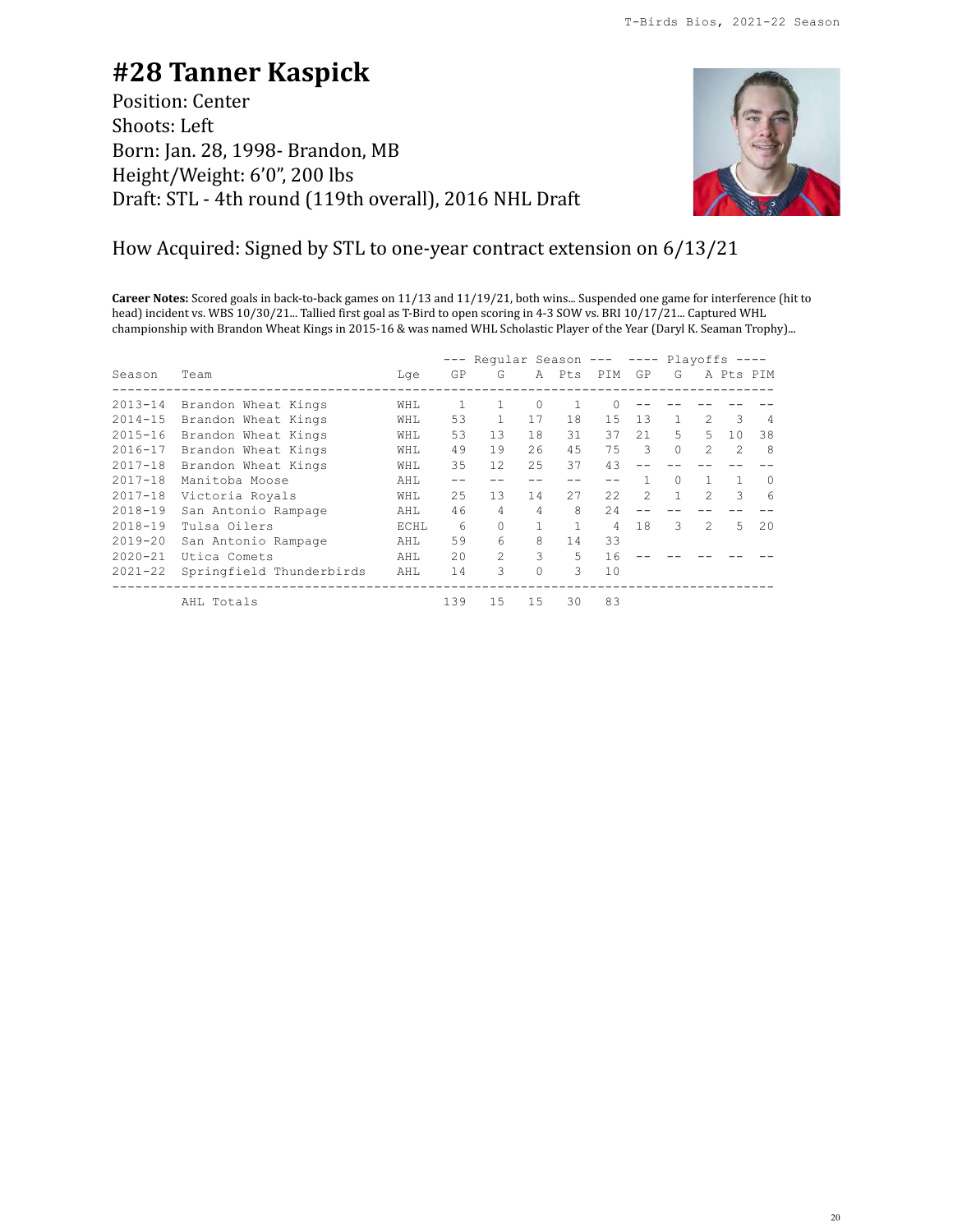### **#29 Nathan Todd**

Position: Right Wing Shoots: Right Born: Dec. 2, 1995 - Ottawa, ON Height/Weight: 6'1", 200 lbs



#### How Acquired: Signed by STL to one-year, two-way contract on 7/29/21

**CAREER NOTES:** Tallied 1g, 1a in 5-3 W vs. CLT 10/31/21... Garnered assist on GWG in 2-1 W vs. HFD 10/16/21... Established AHL career highs with 32 points (12g, 20a) and 5 PPG in 2020-21 w/ MB... Recorded career-high 30g and 30a with ECHL's Brampton Beast in 2018-19...

|             |                          |             |    | Reqular Season |          |                | $---$          | $---$ Playoffs $---$ |                |   |          |           |
|-------------|--------------------------|-------------|----|----------------|----------|----------------|----------------|----------------------|----------------|---|----------|-----------|
| Season      | Team                     | Lge         | GP | G              |          | A Pts          | PIM            | GP                   | G              |   |          | A Pts PIM |
| $2011 - 12$ | Brockville Braves        | CCHL        | 10 | $\Omega$       | 1        | 1              | $\Omega$       | 5                    | $\Omega$       | 0 | $\Omega$ | 2         |
| $2012 - 13$ | Brockville Braves        | <b>CCHL</b> | 53 | 11             | 20       | 31             | 14             |                      |                |   |          |           |
| $2013 - 14$ | Brockville Braves        | CCHL        | 60 | 38             | 41       | 79             | 36             | 6                    | $\mathbf{1}$   | 8 | 9        | 10        |
| $2014 - 15$ | Ottawa 67's              | OHL         | 63 | 19             | 28       | 47             | 12             | 6                    | $\mathfrak{D}$ | 4 | 6        | 6         |
| $2015 - 16$ | Ottawa 67's              | OHL         | 53 | 17             | 33       | 50             | 16             | 5                    | 4              | 5 | 9        | 2         |
| $2015 - 16$ | Binghamton Senators      | AHL         | 7  | $\Omega$       | $\Omega$ | $\Omega$       | $\mathfrak{D}$ |                      |                |   |          |           |
| $2016 - 17$ | Quad City Mallards       | ECHL        | 12 | $\Omega$       | 4        | 4              | 4              |                      |                |   |          |           |
| $2016 - 17$ | Carleton University      | <b>OUAA</b> | 10 |                | 1        | $\overline{2}$ | 4              |                      |                |   |          |           |
| $2017 - 18$ | Brampton Beast           | ECHL        | 34 | 8              | 7        | 15             | 4              |                      |                |   |          |           |
| $2018 - 19$ | Brampton Beast           | ECHL        | 71 | 30             | 30       | 60             | 33             |                      | $\Omega$       | 0 | $\Omega$ | $\Omega$  |
| $2019 - 20$ | Brampton Beast           | ECHL        | 26 | 11             | 20       | 31             | 34             |                      |                |   |          |           |
| $2019 - 20$ | Manitoba Moose           | AHL         | 16 |                | $\Omega$ | 1              | 2              |                      |                |   |          |           |
| $2019 - 20$ | Belleville Senators      | AHL         | 4  | $\Omega$       | 0        | 0              | $\Omega$       |                      |                |   |          |           |
| $2020 - 21$ | Manitoba Moose           | AHL         | 36 | 12             | 20       | 32             | 18             |                      |                |   |          |           |
| $2021 - 22$ | Springfield Thunderbirds | AHL         | 16 | 4              | 6        | 10             | 4              |                      |                |   |          |           |
|             | AHL Totals               |             | 79 | 17             | 26       | 43             | 26             |                      |                |   |          |           |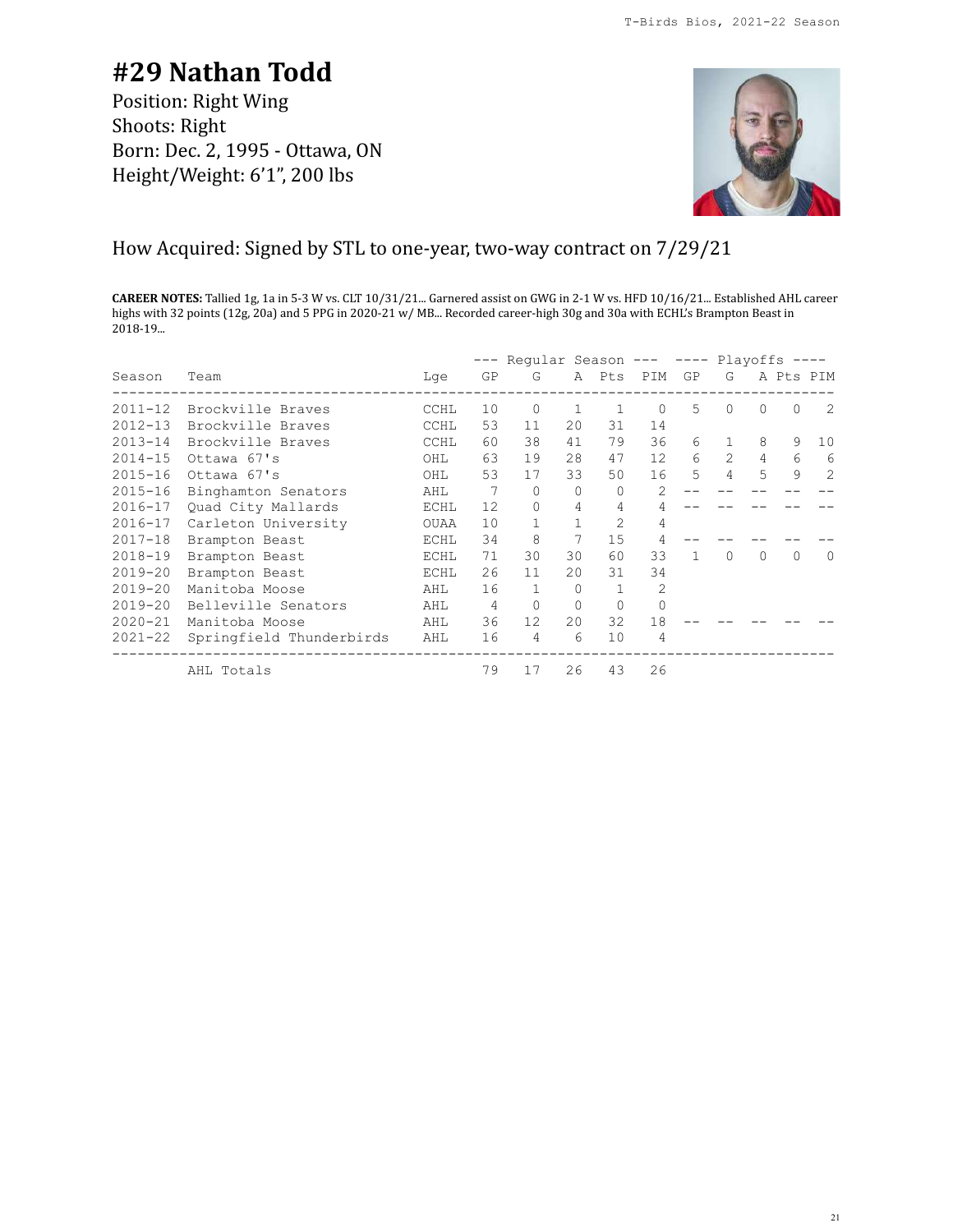# **#33 Michael Kim**

Position: Defenseman Shoots: Left Born: June 28, 1995 - Toronto, ON Height/Weight: 5'11", 201 lbs



### How Acquired: Signed by SPR to PTO 11/23/21

|             |                           |             |    | --- Regular Season --- ---- Playoffs |                |                |                |    |          |          |          |           |
|-------------|---------------------------|-------------|----|--------------------------------------|----------------|----------------|----------------|----|----------|----------|----------|-----------|
| Season      | Team                      | Lge         | GP | G                                    |                | A Pts PIM      |                | GP | G        |          |          | A Pts PIM |
| $2014 - 15$ | Boston Jr. Bruins         | USPHL       | 48 | 5.                                   | 14             | 19             | 18             | 3  | $\Omega$ | $\Omega$ | $\Omega$ | 0         |
| $2015 - 16$ | Boston Jr. Bruins         | USPHL       | 28 | 5                                    | 22             | 27             | 2              |    |          |          |          |           |
| $2015 - 16$ | Boston College            | $H$ – $Eas$ | 24 | $\mathbf{1}$                         | 5              | 6              | 6              |    |          |          |          |           |
| $2016 - 17$ | Boston College            | $H$ – $Eas$ | 40 | 5.                                   | 16             | 21             | 20             |    |          |          |          |           |
| $2017 - 18$ | Boston College            | $H-Eas$     | 37 | 5.                                   | 15             | 20             | 12             |    |          |          |          |           |
| $2018 - 19$ | Boston College            | $H-Eas$     | 39 | 3                                    | 12             | 15             | 8              |    |          |          |          |           |
| $2018 - 19$ | Wilkes-Barre/Scranton Pen | AHL         | 2  | 0                                    |                |                |                |    |          |          |          |           |
| $2019 - 20$ | Wilkes-Barre/Scranton Pen | AHL         | 21 | $\Omega$                             | $\mathfrak{D}$ | $\mathfrak{D}$ | 10             |    |          |          |          |           |
| $2019 - 20$ | Wheeling Nailers          | ECHL        | 20 |                                      | 8              | 9              | $\overline{2}$ |    |          |          |          |           |
| $2020 - 21$ | Jacksonville Icemen       | ECHL        | 70 | 3                                    | 19             | 22             | 32             |    |          |          |          |           |
| $2021 - 22$ | Maine Mariners            | ECHL        | 11 | $\bigcap$                            | 4              | 4              | $\mathfrak{D}$ |    |          |          |          |           |
| $2021 - 22$ | Springfield Thunderbirds  | AHL         | 1  | $\bigcap$                            | $\Omega$       | $\Omega$       | $\mathcal{P}$  |    |          |          |          |           |
|             | AHL Totals                |             | 24 | $\Omega$                             | 3              | 3              | 12             |    |          |          |          |           |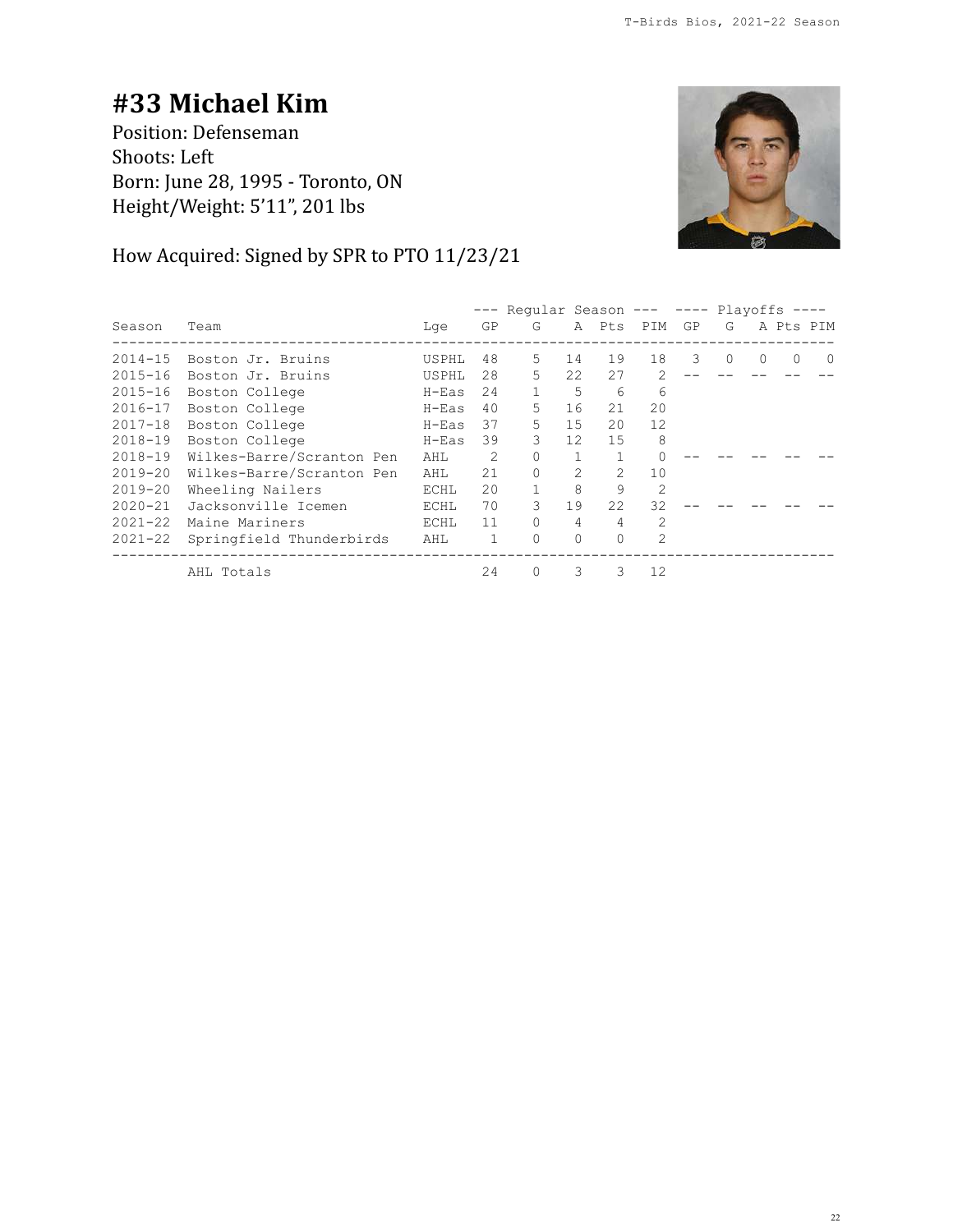### **#34 Logan Brown**

Position: Center Shoots: Left Born: Mar. 5, 1998 - Raleigh, NC Height/Weight: 6'6", 228 lbs Drafted: OTT - 1st round (11th overall), 2016 NHL Draft



### How Acquired: Via trade with OTT on 9/25/21 in exchange for Zach Sanford & a conditional 2022 draft pick

|             |                          |            |                | Regular Season --- ---- Playoffs |              |              |          |    |          |    |    |           |
|-------------|--------------------------|------------|----------------|----------------------------------|--------------|--------------|----------|----|----------|----|----|-----------|
| Season      | Team                     | Lge        | GP             | G                                |              | A Pts PIM    |          | GP | G        |    |    | A Pts PIM |
| $2014 - 15$ | Windsor Spitfires        | OHL        | 56             | 17                               | 26           | 43           | 20       |    |          |    |    |           |
| $2015 - 16$ | Windsor Spitfires        | OHL        | 59             | 21                               | 53           | 74           | 40       | 5  | $\Omega$ | 6  | 6  | 6         |
| $2016 - 17$ | Windsor Spitfires        | OHL        | 35             | 14                               | 26           | 40           | 27       | 7  | $\Omega$ | 4  | 4  | 6         |
| $2017 - 18$ | Ottawa Senators          | <b>NHL</b> | $\overline{4}$ | $\Omega$                         | $\mathbf{1}$ | $\mathbf 1$  | $\Omega$ |    |          |    |    |           |
| $2017 - 18$ | Windsor Spitfires        | OHL        | 15             | 13                               | 11           | 24           | 10       |    |          |    |    |           |
| $2017 - 18$ | Kitchener Rangers        | OHL        | 17             | 9                                | 15           | 24           | 6        | 19 | 5        | 22 | 27 | 6         |
| $2018 - 19$ | Belleville Senators      | AHL        | 56             | 14                               | 28           | 42           | 24       |    |          |    |    |           |
| $2018 - 19$ | Ottawa Senators          | <b>NHL</b> | 2              | $\Omega$                         | 0            | $\Omega$     | ∩        |    |          |    |    |           |
| $2019 - 20$ | Belleville Senators      | AHL        | 25             |                                  | 21           | 28           | 43       |    |          |    |    |           |
| $2019 - 20$ | Ottawa Senators          | NHL        | 23             |                                  | 7            | 8            |          |    |          |    |    |           |
| $2020 - 21$ | Belleville Senators      | AHL        | 13             | 2                                | 7            | 9            | 8        |    |          |    |    |           |
| $2020 - 21$ | Ottawa Senators          | <b>NHL</b> | $\mathbf{1}$   | $\circ$                          | 0            | 0            |          |    |          |    |    |           |
| $2021 - 22$ | St. Louis Blues*         | <b>NHL</b> | $\mathbf{0}$   | $\Omega$                         | 0            | $\mathbf{0}$ | 0        |    |          |    |    |           |
| $2021 - 22$ | Springfield Thunderbirds | AHL        | 17             | 6                                | 9            | 15           | 6        |    |          |    |    |           |
|             | NHL Totals               |            | 31             | $\mathbf{1}$                     | 9            | 10           | 6        |    |          |    |    |           |
|             | AHL Totals               |            | 111            | 29                               | 65           | 94           | 81       |    |          |    |    |           |

**CAREER NOTES**: Picked up 3a in 5-2 W @ BRI 11/21/21... Scored first G as T-Bird in 4-3 SOW vs. BRI 10/17/21.... Father, Jeff, played in 747 NHL games over 13 seasons, tallying 154g-431a-585pts (w/ QUE, STL, VAN, HFD, CAR, TOR, WSH)... Won WJC bronze medal w/ Team USA in 2017-18 & Memorial Cup championship w/ KIT (scored 27 pts, 5g-22a-27 pts in 19 playoff games that season)... Recorded AHL career-high 42 points w/ BEL in 18-19 (14g-28a-42pts, +19 rating)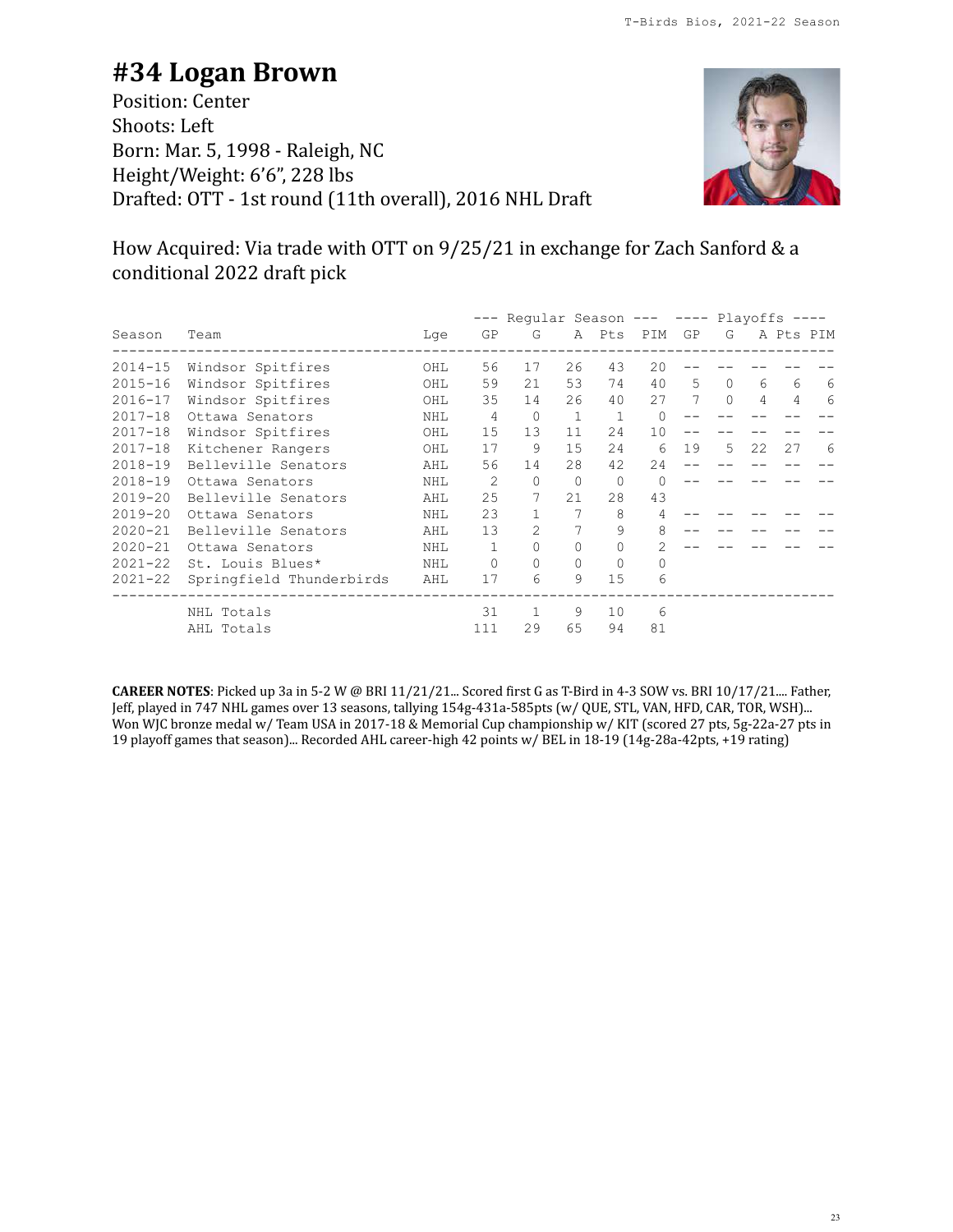# **#48 Calle Rosen**

Position: Defenseman Shoots: Left Born: Feb. 2, 1994 – Vaxjo, SWE Height/Weight: 6' 1", 186 lbs Undrafted



#### How Acquired: Signed by STL to one-year, two-way contract on 7/30/21

**Career Notes:** Captured Calder Cup championship with Toronto in 2017-18... named to AHL All-Star Classic in Springfield in 2018-19 season...

|             |                          |            |                | --- Reqular Season --- |                |                |                | $---$ Playoffs $---$ |          |           |                |                |
|-------------|--------------------------|------------|----------------|------------------------|----------------|----------------|----------------|----------------------|----------|-----------|----------------|----------------|
| Season      | Team                     | Lge        | GP             | G                      | Α              | Pts            | PIM            | GP                   | G        |           |                | A Pts PIM      |
| $2010 - 11$ | Vastra Frolunda Jr.      | $Swe-J$    | 16             | 1                      | 1.             | $\mathfrak{D}$ | $\Omega$       |                      |          |           |                |                |
| $2011 - 12$ | Vastra Frolunda Jr.      | $Swe-J$    | 2.4            | 1                      | $\overline{4}$ | 5              | $\overline{4}$ |                      |          |           |                |                |
| $2012 - 13$ | Vastra Frolunda Jr.      | $Swe-J$    | 35             | 3                      | 16             | 19             | 10             |                      |          |           |                |                |
| $2012 - 13$ | Karlskrona HK            | $Swe-1$    | 12.            | 1                      | $\mathfrak{D}$ | 3              | $\Omega$       |                      |          |           |                |                |
| $2013 - 14$ | Karlskrona HK            | $Swe-1$    | 52             | 7                      | 7              | 14             | 18             |                      |          |           |                |                |
| $2014 - 15$ | Vaxio HC                 | SweHL      | 3              | $\Omega$               | $\Omega$       | $\Omega$       | $\mathfrak{D}$ |                      |          |           |                |                |
| $2014 - 15$ | Rogle BK Angelholm       | $Swe-1$    | 42             | 10                     | 13             | 23             | 8              |                      |          |           |                |                |
| $2015 - 16$ | Vaxio HC                 | SweHL      | 52             | 3                      | 11             | 14             | $\overline{4}$ | 13                   | 1        | 4         | 5              | $\bigcap$      |
| $2016 - 17$ | Vaxio HC                 | SweHL      | 41             | 6                      | 13             | 19             | 10             | 6                    | $\Omega$ | $\bigcap$ | $\Omega$       | 2              |
| $2017 - 18$ | Toronto Maple Leafs      | NHL        | $\overline{4}$ | $\Omega$               | $\overline{1}$ | $\mathbf{1}$   | 4              | --                   |          |           |                |                |
| $2017 - 18$ | Toronto Marlies          | AHT.       | 62             | 4                      | 18             | 22.2           | 2.6            | 16                   | 5        | 6         | 11             | 4              |
| $2018 - 19$ | Toronto Marlies          | AHL        | 54             | 7                      | 39             | 46             | 36             | 7                    | 1        | $\Omega$  | $\overline{1}$ | $\mathfrak{D}$ |
| $2018 - 19$ | Toronto Maple Leafs      | <b>NHL</b> | $\overline{4}$ | 1                      | $\Omega$       | $\mathbf{1}$   | $\Omega$       |                      |          |           |                |                |
| $2019 - 20$ | Colorado Eagles          | AHL        | 35             | 3                      | 12.            | 15             | 10             |                      |          |           |                |                |
| $2019 - 20$ | Colorado Avalanche       | NHL        | 8              | $\Omega$               | $\mathfrak{D}$ | $\mathfrak{D}$ | 4              |                      |          |           |                |                |
| $2019 - 20$ | Toronto Maple Leafs      | <b>NHL</b> | $\overline{4}$ | $\Omega$               | 1.             | $\mathbf{1}$   | $\Omega$       |                      |          |           |                |                |
| $2020 - 21$ | Toronto Marlies          | AHL        | 30             | 5                      | 8              | 13             | 22             |                      |          |           |                |                |
| $2021 - 22$ | St. Louis Blues*         | NHL        | 5              | $\Omega$               | $\mathcal{L}$  | $\mathfrak{D}$ | 0              |                      |          |           |                |                |
| $2021 - 22$ | Springfield Thunderbirds | AHL        | 11             | 1                      | 6              | 7              | 6              |                      |          |           |                |                |
|             | NHL Totals               |            | 25             | $\mathbf{1}$           | 6              | 7              | 8              |                      |          |           |                |                |
|             | AHL Totals               |            | 192            | 20                     | 83             | 103            | 100            | 23                   | 6        | 6         | 12             | 6              |